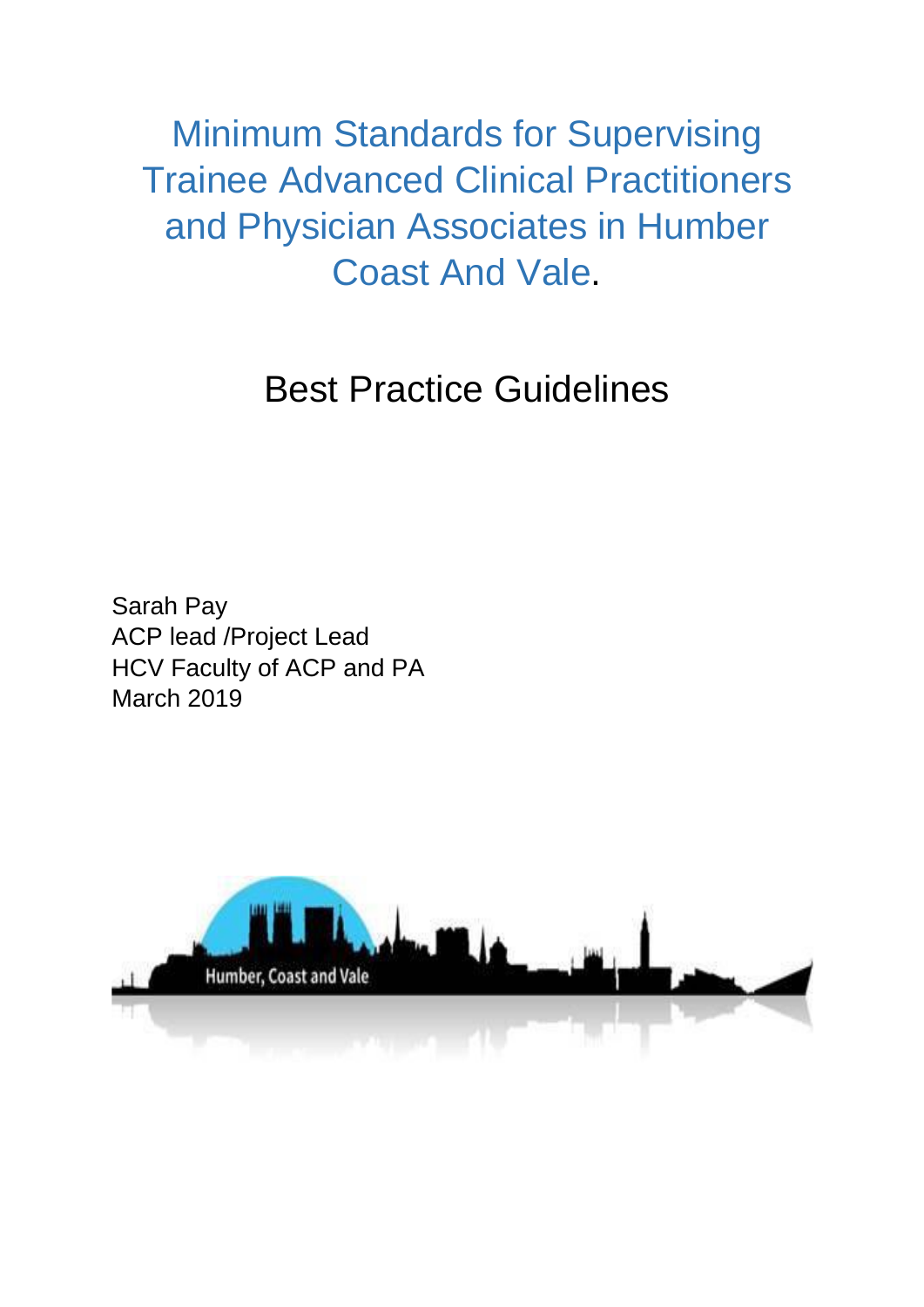## **KEY CONTRIBUTORS**

Dr Helen Anderson, Lecturer in Advanced Clinical Practice, University of York

Dr Kevin Anderson; GP Partner, Haxby Group, Director of Primary Care Education, HYMS

Sarah Anderson, ACP Team Leader, Trauma and Orthopaedics, Hull University Hospital

Dr Andrew Brown; Senior Lecturer in Medical Education and Rheumatology/ Rheumatology and Academic Lead for the Learning Environment HYMS.

Lisa Billingham; Training Manager, Haxby Training

Anne Devaney, Deputy Director Corporate Learning. York Teaching Hospital Foundation **Trust** 

David Eadington , Acting Postgraduate Dean, HEE

Amanda Fisher; HCV Workforce Program Director.

Dr Michael Holmes - Haxby Group York/Hull Vice-Chair - Membership & International Royal College of General Practitioners.

Karen Jarvis, ACP Lead , Hull and East Yorkshire Hospitals

Sophie James, ACP Team leader, Acute Medicine and Medical Elderly, Hull University **Hospitals** 

Scott Warrren, ACP Lead and Senior Lecturer, HCV STP & Leeds Beckett University

David Wilcock, ACP Lead & Senior Lecturer. - HCV STP & Leeds Beckett University.

HCV Faculty Group members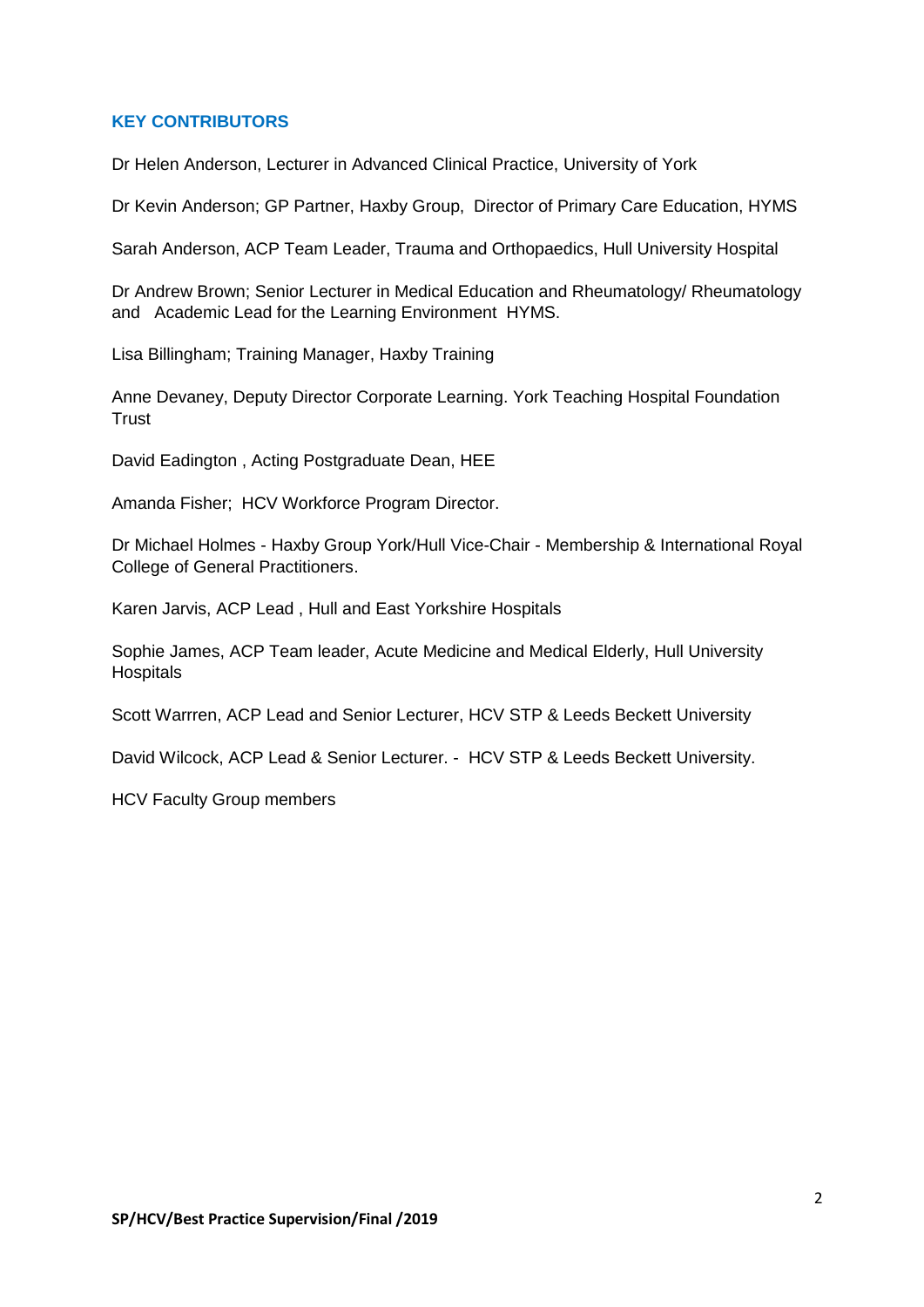#### **CONTENTS**

- 1. Summary of Key Recommendations
- 2. Background
- 3. Defining the Roles

3.1 ACPs 3.2 PAs

#### 4. The Need for Best Practice Guidance

- 4.1 ACPs
- 4.2 PAs
- 4.3 Rationale

#### 5. Developing Best Practice Guidance for HCV

- 5.1 Methodology
- 5.2 Characteristics of supervisors
- 5.3 Time Allocation for work based learning
- 5.4 Constituents of supervision
- 4.5 Assessing practice Based Learning and the role of the educational supervisor
- 6. Future Work
- 7. Glossary
- 8. References and key documents
- 9. Appendix 1 Summary of feedback from HVC ACP/PA conference December 2018
- 10. Appendix 2 Example of how clinical supervision may look in primary care
- 11. Appendix 3 Learning Contracts for trainee, clinical supervisor and educational **Supervisor**
- 12. Appendix 4 Sample Assessment Templates ; DOPs, Mini-Cex, CBD, MSF, Professional development Record and personal development plan
- 13. Appendix 5 Multi-professional learning. Access to Foundation and Speciality school training programs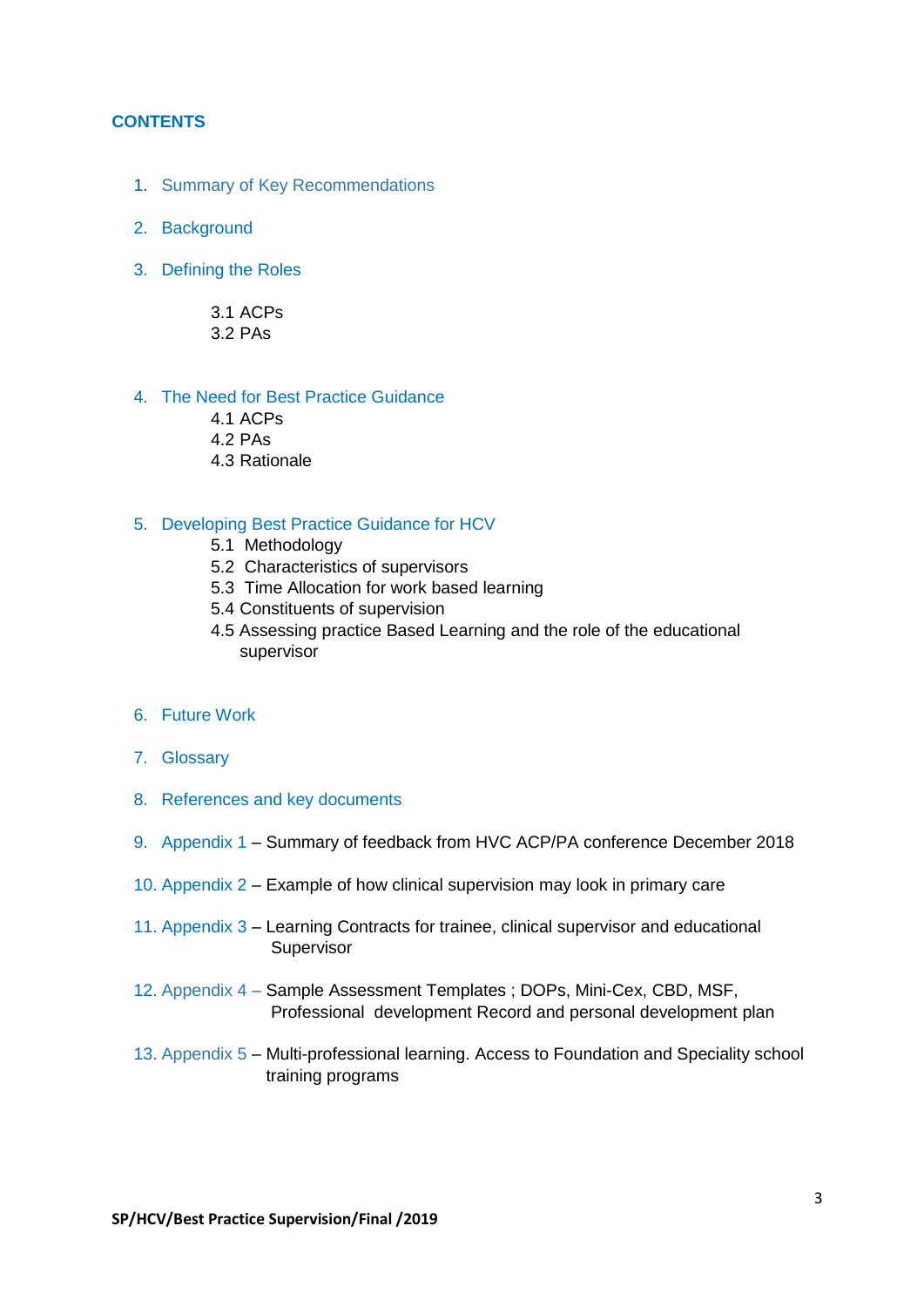#### SUMMARY OF KEY RECOMMENDATIONS

#### **SUPERVISION**

- Trainee ACP's need to be enrolled onto an MSc Advanced Practice Course
- ACPs and PAs should have a clinical supervisor for each shift and an overall educational supervisor
- Clinical supervisors can be consultants, GPs, Registrars or SAS Grades, Qualified ACPs or Allied health professions working at level 7 with occupational competence.
- Educational Supervisors can be doctors at consultant, GP, Registrar or SAS level or Qualified ACPs with a minimum of 2 years experience in the same field and with mentor qualification.

# LEARNING TIME IN PRACTICE

- It is recommended to have a minimum of 8 supernumerary hours each week for in depth discussions, joint working, direct supervision and teaching or to attend additional training events.
- In addition the trainee will be released one day each week for academic study.
- Best Practice would be to meet with the educational supervisor for a minimum of 1 hour each week or 4 hours each month.
- A minimum of one hour each week or 4 hours each month should be spent with an allocated educational supervisor. This can be direct clinical work or indirect

# ASSESSMENT

- The trainee should keep a portfolio of all their training events, reflections, self- directed learning and assessments in a portfolio or electronic learning log or e-portfolio.
- Assessments as a minimum in a 12 month period should include; DOPS x9 ,MiniCEX x9, CBS x9 , 1 MSF, 1 written reflection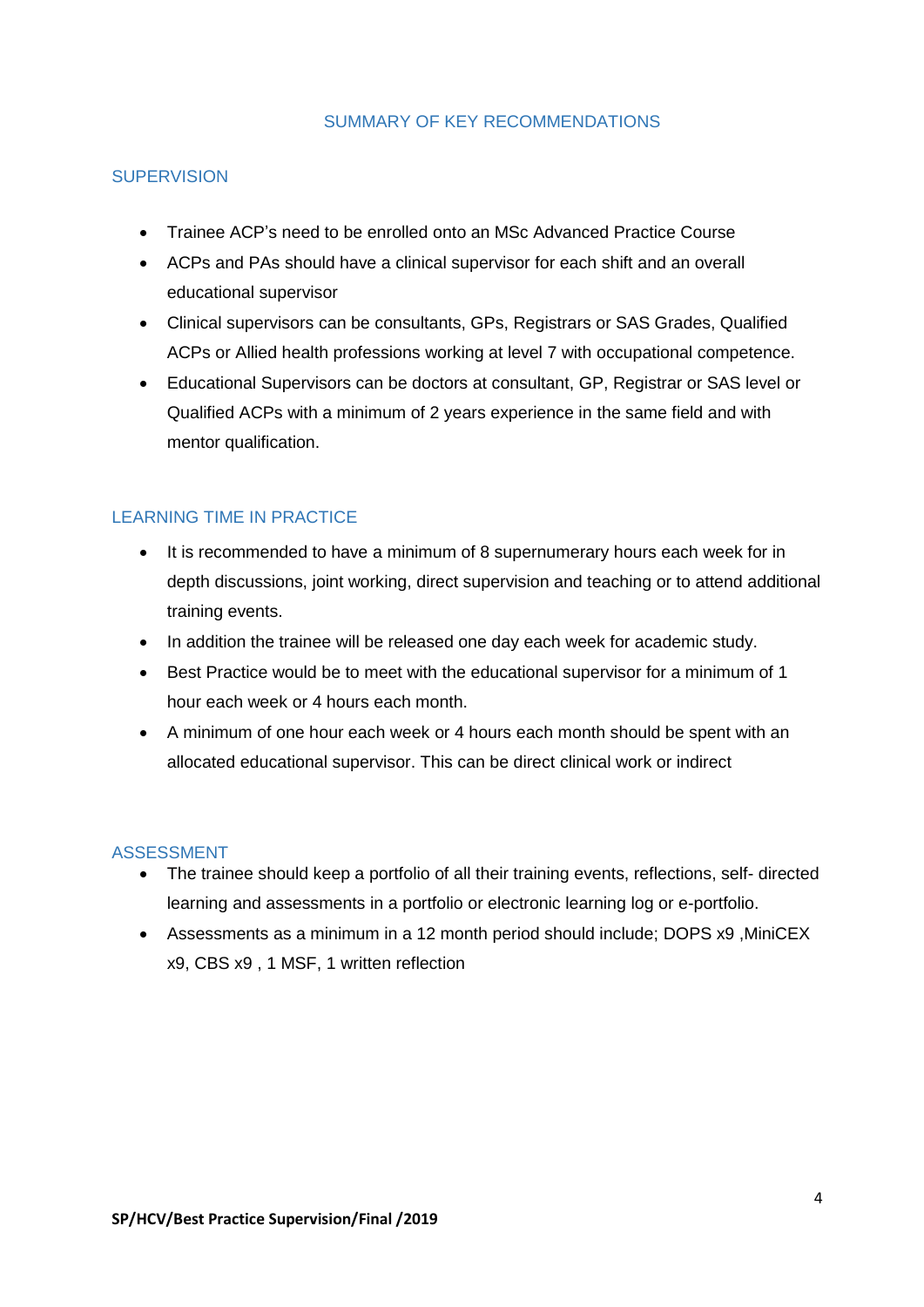#### 1. **BACKGROUND**

The continued pressures and challenges in healthcare provision have led to an evolution of roles including the development of Advanced Clinical Practitioners (ACP) and Physician Associates (PAs). These practitioners have become a crucial layer in the workforce transformation allowing healthcare provision to be better equipped to meet the changing demands in a more flexible and innovative way.

The preparation of ACPs and PAs must include work based learning and with a workforce stretching beyond traditional professional boundaries, it is imperative that appropriate training and governance is in place with effective supervision. Without this there is a danger that students will not develop the competence to ensure safe practice and will not reach the level of capability expected. In addition to the impact on the quality of care provision, this can also result in problems with retention with ACPs and PAs feeling unsupported and undervalued.

This document provides best practice guidance for HCV with the aim to improve consistency and standards for trainee ACP and PAs in practice and provide clarity as to the responsibilities and expectation of the trainee, supervisor and employer.

### **2. DEFINING THE ROLES**

#### **2.1 ACPs**

Health Education England (2017) define advanced clinical practice as;

"*A level of practice characterised by a high degree of autonomy and complex decision making. This is underpinned by master's level award or equivalent that encompasses the four pillars of clinical practice, leadership and management, education and research, with demonstration of core capabilities and area specific clinical competence. Advanced clinical practice includes the analysis and synthesis of complex problems across a range of settings, enabling innovative solutions to enhance peoples experience and improve outcomes."*

As yet, Advanced Practice has no specific regulation but each practitioner is governed by the professional body from the discipline the ACP is registered to. There continues to be some inconsistencies in titles and this has resulted in a lack of clarity as to what an ACP can do and at what level of autonomy. It is agreed that advanced practice defines a level of practice rather than a role with ACPs being autonomous practitioners working with self -direction at a level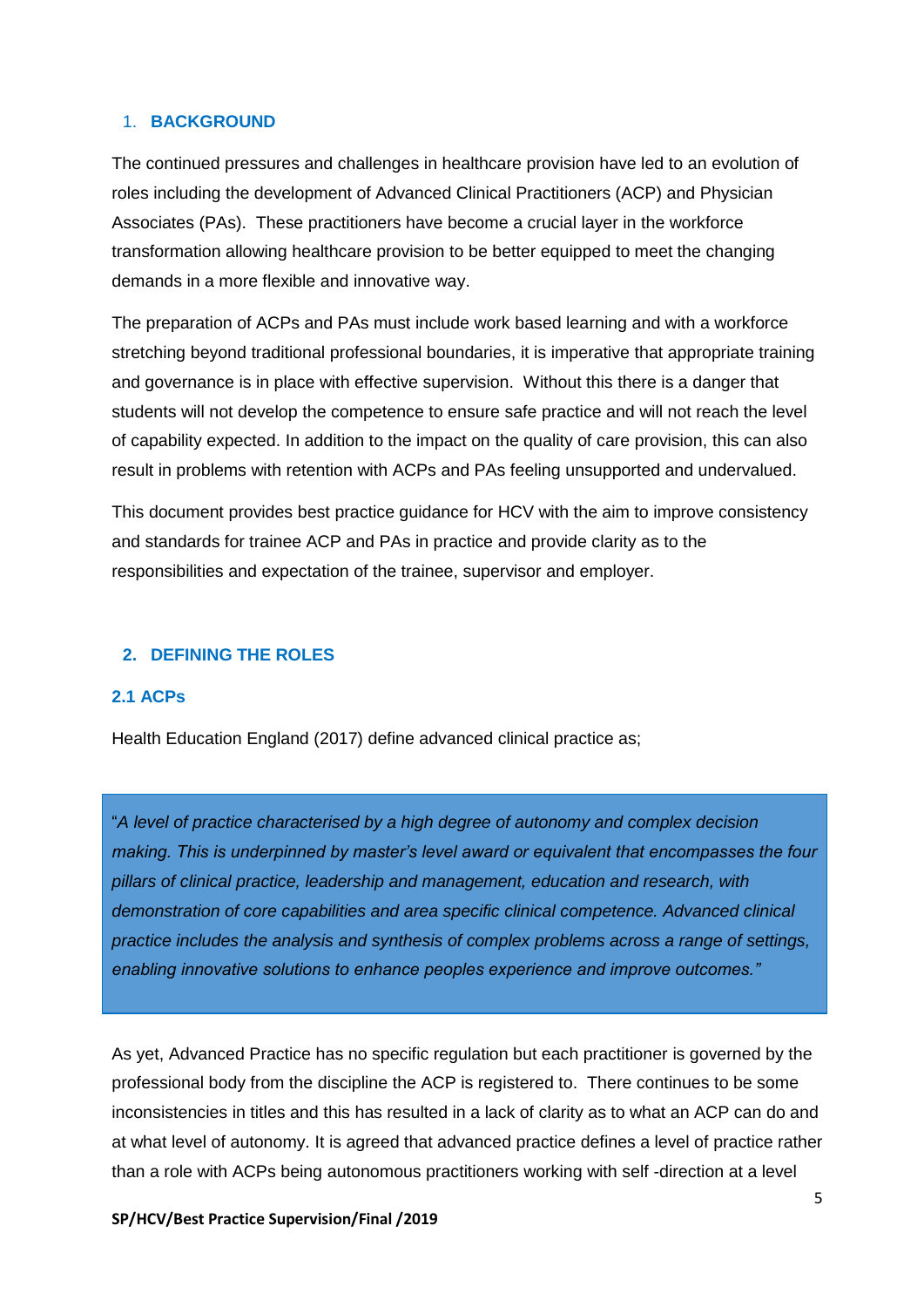beyond registration using expert knowledge to manage complex decisions in unpredictable situations through complete episodes of care (The Royal College of General Practitioners, 2015)

# **2.2 PAs**

The faculty of Physician Associates at the Royal College of Physicians define PAs as;

*"A new healthcare professional, while not a doctor, works to the medical model, with the attitudes, skills and knowledge base to deliver holistic care and treatment within the general medical and/or general practice team under defined levels of supervision*.

PAs work as dependent practitioners with some autonomy but under the supervision of a doctor who takes overall responsibility for the caseload. The level of dependency reduces as they gain experience in their field. PAs are trained to Masters level or post graduate diploma and after graduating have to pass national certification examinations to gain access to their licence to practice from the PA managed voluntary register (PAMVR) held by the Faculty of Physician Associates at the Royal College of Physicians. There is an intention for PAs to be statutory regulated but until this time PAs are not able to prescribe medicines or radiological tests.

#### **3. THE NEED FOR BEST PRACTICE GUIDANCE**

#### **3.1 ACPs**

ACPs represent a senior and growing resource within the workforce. ACPs stem from a range of professional backgrounds and are now working beyond the scope of their original disciplines, for example physiotherapists, nurses and paramedics are working as ACPs on hospital wards or in general practice seeing a broad range of conditions in different environments and scope from their registered professions. The Nursing and Midwifery Council and Health and Care Professional council give clear guidance in relation to practice supervision and assessment at pre-registration level but there is no professional guideline for supervision in practice beyond this with the exception of non-medical prescribing.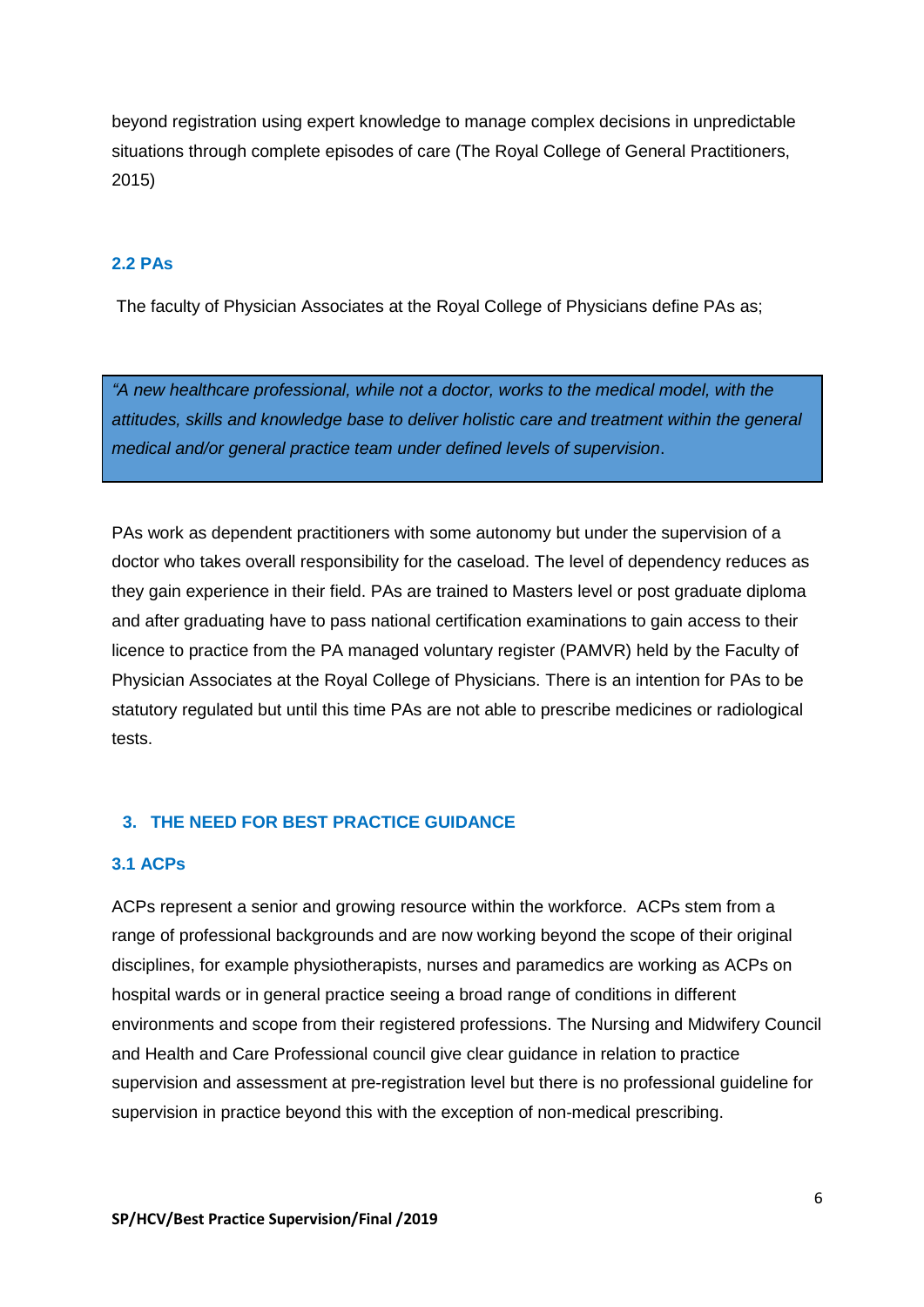Training, education and preparation as an ACP involves a substantial commitment on the part of the individual and the organisation, with work based learning and supervision being fundamental. Engagement with trainee and qualified ACPs across HCV revealed there to be a wide variation in practice based learning and supervision and although many experiences were positive, some reported no supervision or training outside of their HEI. Others had allocated learning time in practice but felt that a lack of facilitation meant this time was not valuable. Some indicated they would not stay with their current employer as they felt unsupported and undervalued. There is a need for professional support arrangements to be explicit for both the trainee and the supervisors and this is particularly pertinent when considering cross professional working and blurred traditional boundaries of practice.

## **3.2 PAs**

PAs work under the Royal College of Physicians with training aligned to the national Competence and Curriculum Framework for the Physician Associate. The training adopts a medical model with regular scheduled structured reviews with a clinical educator and clinical supervisor with assessment via an e-portfolio. The scope of practice is more clearly defined within the framework which allows expectations of practice and limitations to be more explicit. Feedback from PAs across HCV is predominantly positive with regards to supervision and learning in practice. The quality and constituents of supervision remain crucial to the role and the PA model can be used to influence the training of other groups. Although the focus of this document will concentrate more on standardisation of training for ACPs in practice, the guidance is applicable to all health professional groups.

#### 3.3 Rationale

The rational for best practice guidance is illustrated below;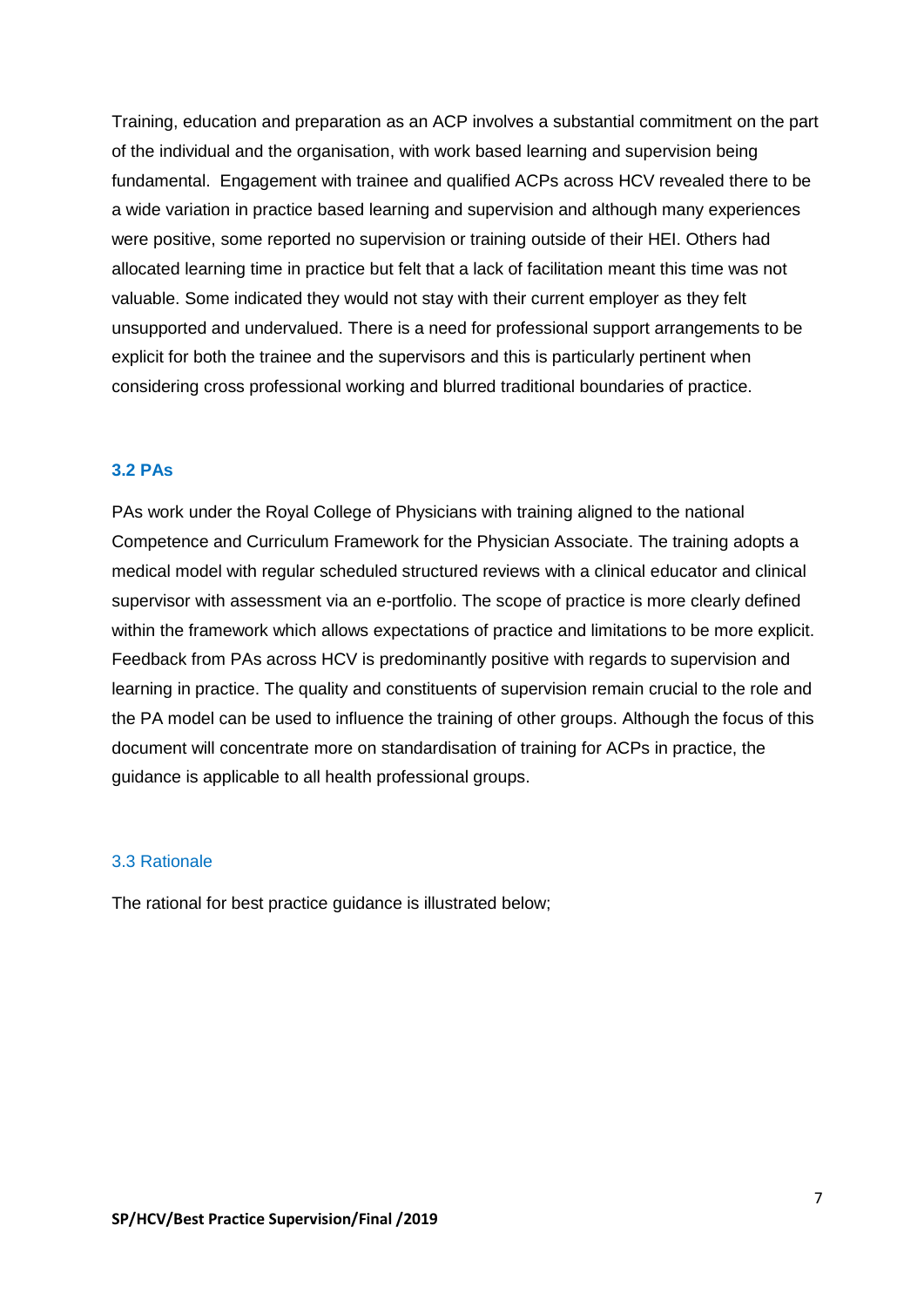

# **4. DEVELOPING BEST PRACTICE GUIDANCE FOR HCV 4.1 Methodology**

In addition to the exploration of existing guidance in other regions and disciplines, these recommendations have been developed based on collaborative work with HCV stakeholders, faculty members and from engagement with ACPs and PAs. The established HCV faculty group with representatives from all areas across HCV including primary, secondary, mental health trusts, pharmacists and HEIs allowed time in the scheduled meetings for workshops to discuss best practice requirements and inclusions at regular intervals over a 6 month period.

Engagement with ACPs, PAs and supervisors was obtained from an electronic survey and from workshops at ACP and PA events including a HCV conference. The main themes and concerns arising from this feedback have been influential in the development of the guideline and have been summarised in Appendix 1. Feedback on the document drafts were also sought from ACPs in practice.

The following are collectively considered important inclusions in best practice guidelines;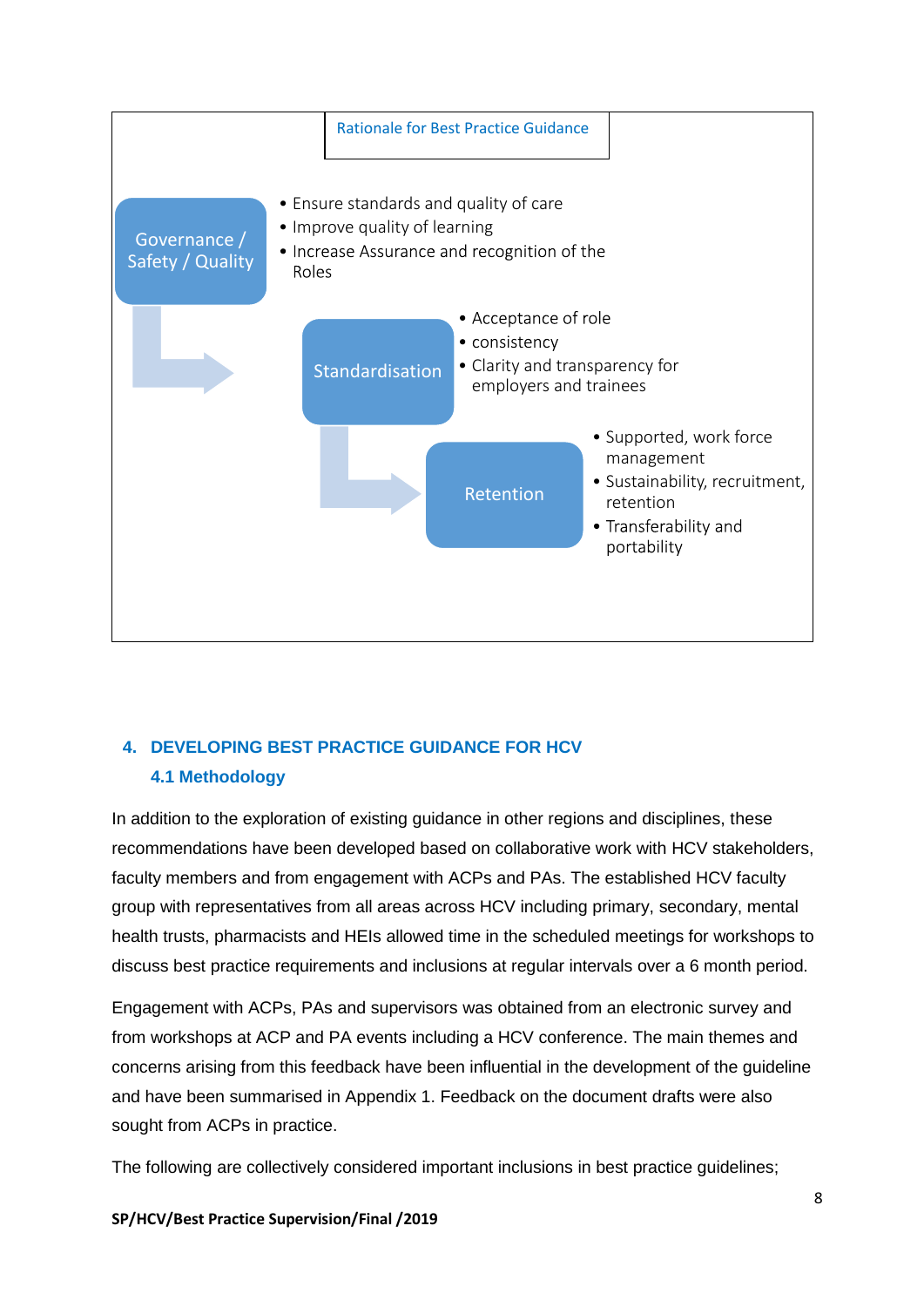- The characteristics and preparation of the supervisor
- The time allocated for work based supervision
- The constituents of supervised practice
- Assessing work based learning
- Responsibilities and expectations of the trainee and supervisor training contracts.

# **4.2 The Supervisor**

It is recommended that each trainee has a clinical supervisor each shift and an overall educational supervisor. The definitions of these can be found in the glossary.

| <b>Responsibilities of the Clinical Supervisor</b> | Responsibilities of the educational supervisor                                      |  |
|----------------------------------------------------|-------------------------------------------------------------------------------------|--|
| Provide Ad Hoc support when needed                 |                                                                                     |  |
|                                                    | Provide constructive feedback on activities and progress                            |  |
|                                                    | Oversee, assist and support the trainee with procedures, skills and decision making |  |
|                                                    | Provide pastoral support                                                            |  |
|                                                    | Assist the trainee with preparation of portfolio and assessment documents           |  |
|                                                    | Liaise with other supervisors, clinical assessors and line managers and HEI's as    |  |
|                                                    | appropriate                                                                         |  |
| Supervise the trainee daily at a                   | Provide continuity for assessment and                                               |  |
| level of autonomy appropriate to                   | supervision throughout the training                                                 |  |
| the level of experience and                        | period                                                                              |  |
| learning                                           |                                                                                     |  |
|                                                    | Prepare action plans where necessary                                                |  |
|                                                    | for areas requiring further development                                             |  |
|                                                    | Formal review of portfolio and progress                                             |  |
|                                                    | at agreed intervals including appraisals                                            |  |
|                                                    | in conjunction with the line manager.                                               |  |
|                                                    | Manage any problems, concerns and                                                   |  |
|                                                    | significant events                                                                  |  |

Having both a clinical and educational supervisor allows greater flexibility and objectivity and distributes the time burden from supporting trainees. It is recommended that the clinical and educational supervisors are responsible for no more than 2 trainees at any given time. The clinical supervisor and educational supervisor may be the same person but ideally there should be more than one supervisor with at least one being internal to the organisation where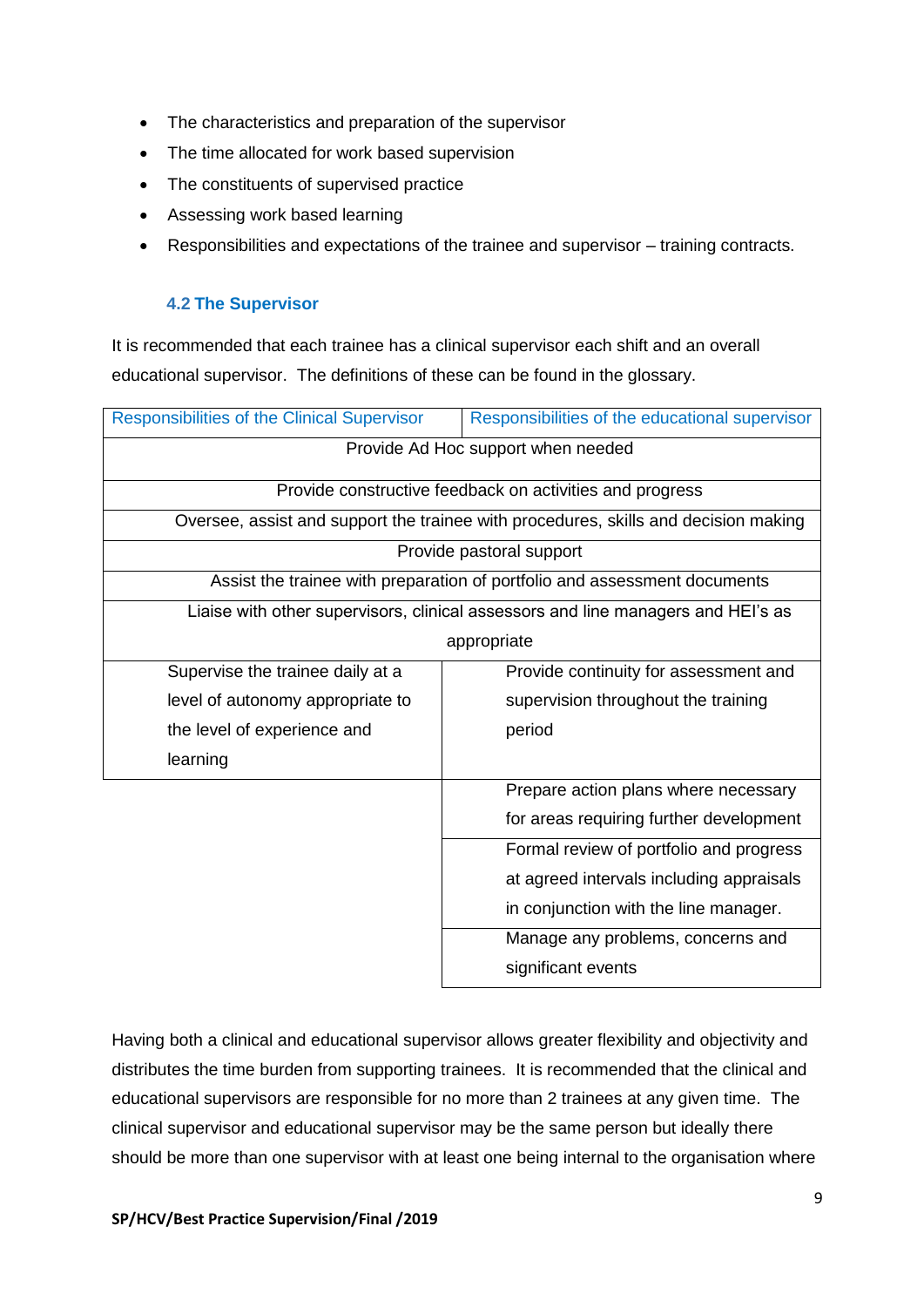the trainee is based. Traditionally, the supervisors have been a doctor, often at consultant level but this would not be sustainable as the PA and ACP workforce expands. The following recommendations are therefore made regarding the supervisors for ACPs and PAs;

|                                                     | <b>Clinical Supervisor</b> | Educational      |
|-----------------------------------------------------|----------------------------|------------------|
|                                                     | for ACP or PA              | supervisor for   |
|                                                     |                            | <b>ACP or PA</b> |
| Doctor; Consultant or GP                            |                            |                  |
| Doctor; Registrar, SAS                              |                            |                  |
| Qualified* ACP <2 years with occupational           |                            |                  |
| competence with mentor/ supervisor                  |                            |                  |
| qualification.                                      |                            |                  |
| Qualified* ACP > 2 years post qualifying in         |                            |                  |
| same specialism with supervisory training.          |                            |                  |
| Other allied health professionals or consultant/    |                            |                  |
| specialist practitioners working at level 7 with >2 |                            |                  |
| years experience with occupational competence       |                            |                  |
| and supervisory qualification.                      |                            |                  |
| PAs with mentor/supervising/teaching                | Some supervisor            |                  |
| qualification with 5 years post qualifying          | and teaching               |                  |
| experience and occupational competence              | responsibility             |                  |
|                                                     | alongside own              |                  |
|                                                     | supervisor                 |                  |

⃰ *Qualified ACP who has completed their own supervised training and assessment alongside a completed Masters level qualification in Advanced Practice*

Supervisors for ACPs and PAs have no current formal training requirements but it is recognised that training is crucially important. This is currently being addressed with the development of an online training package which will be available and essential for all supervisors later this year from HYMS/HEE. In addition, development of face to face, half-day training for supervisors specifically of ACPs or PAs is in progress and information on this will be posted on the Faculty website once available.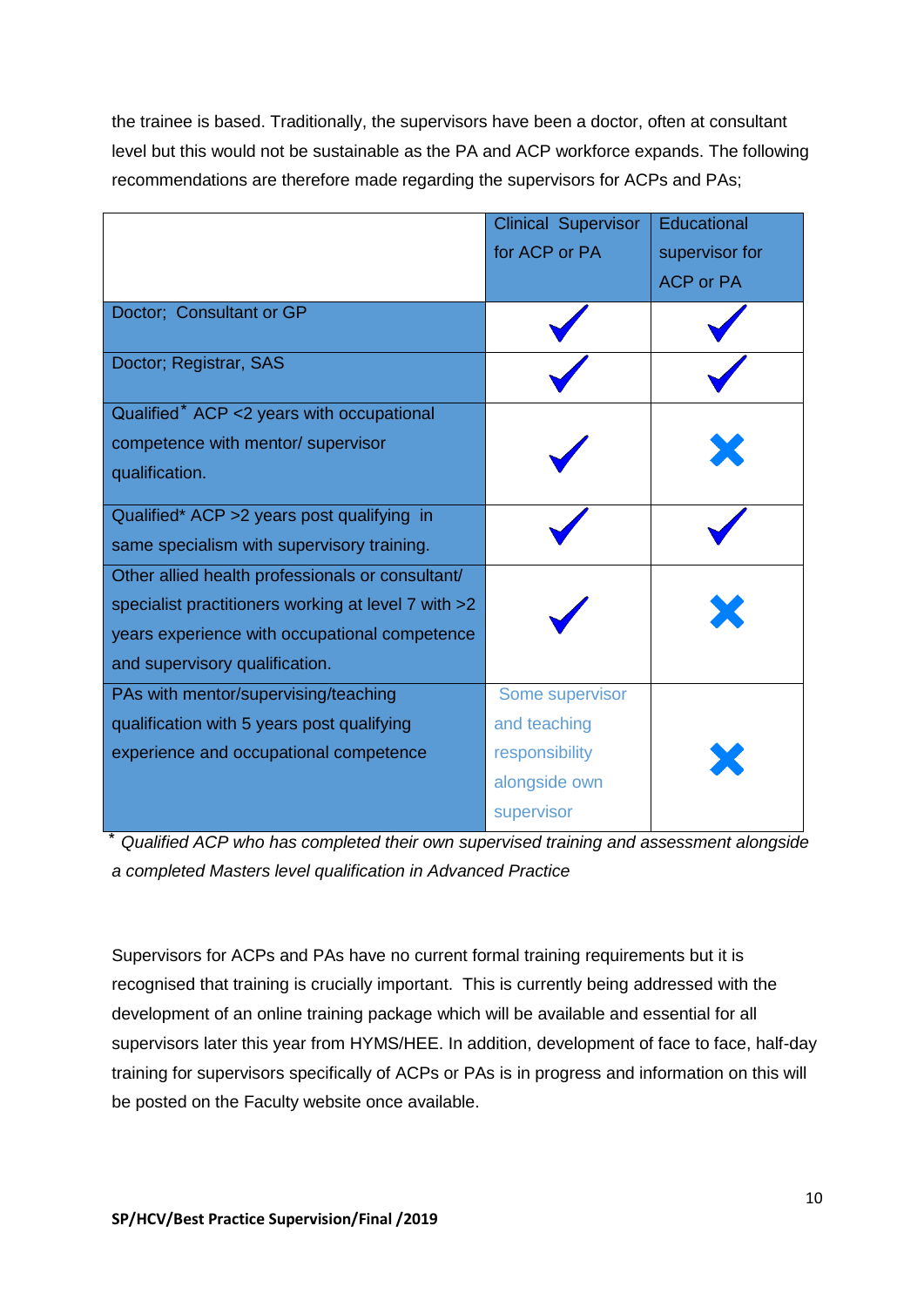#### 4.3 **Time for work based learning**

HEIs advanced practice courses have varying recommendations with regards to time spent with supervisors from no specific requirements to two full days each week or more. Despite HEE funding for trainee ACPs, the time allocated for supervision continues to be very variable. It is apparent from the engagement work in HCV that trainees do not consider time allocation to be a crucial consideration but the quality of the interactions with their supervisor is more important. It is therefore difficult to specify the time requirements for work based learning and some of this has to be individualised to the trainee and the setting.

Supervisors did express that time was their biggest barrier to providing adequate teaching and supervision. By having both clinical and educational supervisors and by providing sustainable support from within the professions, it is hoped that this will help to ease the burden. To further support both trainees and supervisors, an initiative is being developed to allow trainee ACPs to access teaching alongside the foundation and medical schools. This will be in the form of access to appropriate seminars specific to the ACPs specialism or from the foundation school. This will add speciality focused training and help to provide some breadth of learning outside the ACPs own clinical environment. It will also allow collaborative relationships to develop within the multi-professional workforce as well as providing quality learning time avoiding supervisory fatigue. This will also be of benefit and accessible to PAs post qualifying to maintain their wider knowledge for their reassessment every 6 years. Details of the training will be published on the HVC website once available. Details of how to access foundation training events is included in Appendix 5.

- Best practice is to have an allocated clinical supervisor every shift for direct or indirect supervision to reflect needs and stage of learning.
- A trainee may have more than one clinical supervisor
- It is recommended to have a minimum of 8 supernumerary hours each week for in depth discussions, joint working, direct supervision and teaching or to attend additional training events.
- In addition the trainee will be released one day each week for academic study.
- A minimum of one hour each week or 4 hours each month should be spent with an allocated educational supervisor. This can be direct clinical work or indirect for example reviewing the portfolio assessments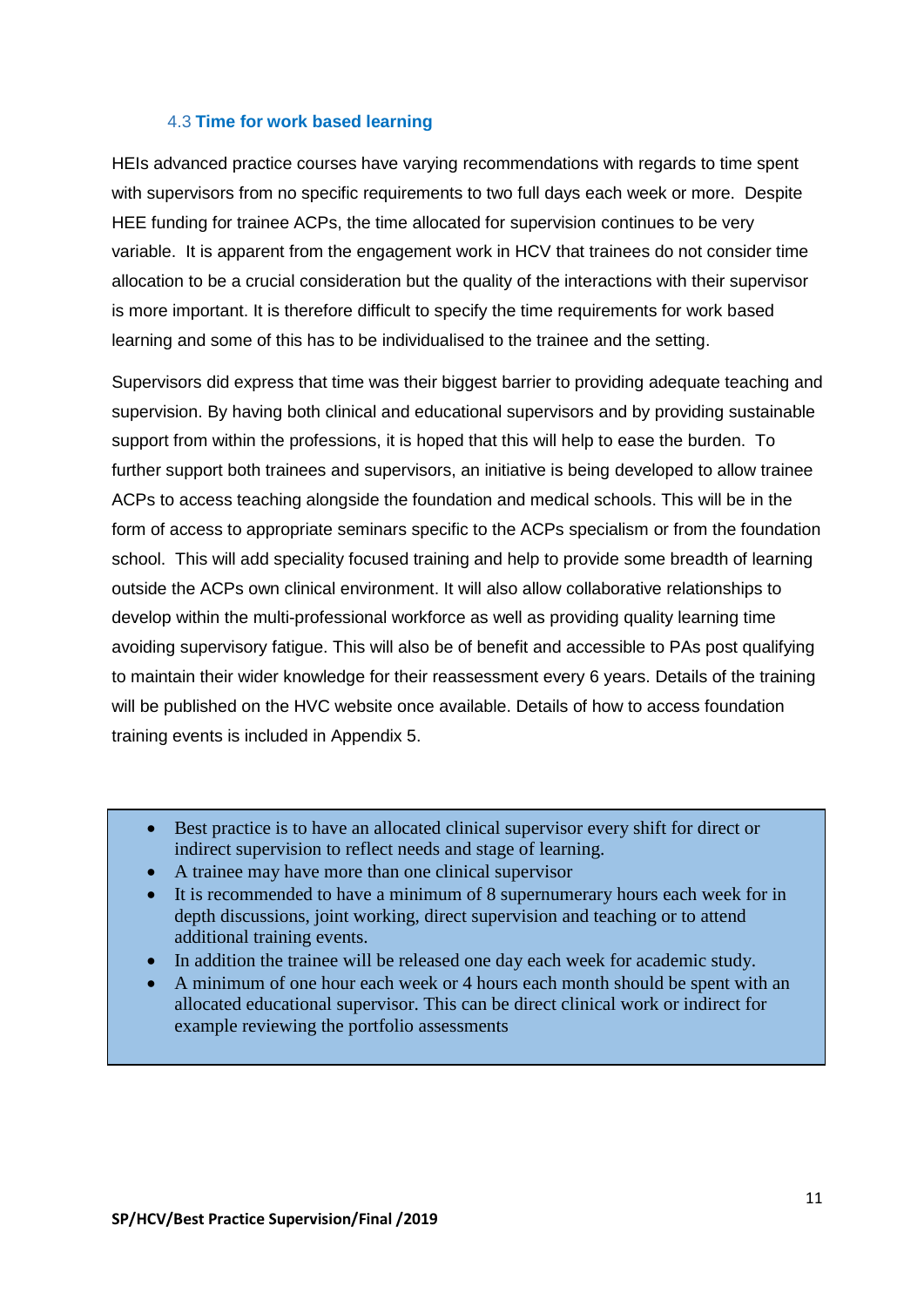#### **4.4 Constituents of supervision**

Consensus is that structure to supervised practice is desired from both trainees and supervisors to guide the learning experience.

#### **Clinical Supervisor**

This should consist of day to day support and supervision of practice, discussing decisions and cases daily with constructive feedback. Discussion of cases can be for each patient or in retrospect after each clinic/half shift depending on experience and stage of learning.

Supervisory activities should consist of;

- Joint working, shadowing supervisor and supervisor shadowing trainee with time for discussion.
- Clinical meetings or ward rounds
- Shadowing other members of the team with feedback to supervisor and trainee
- Direct observation of a skill
- Indirect supervision with supervisor available at the same site for questions and to discuss cases at the time or at the end of the session/shift or case
- De-Brief at the end of each session
- More formalised teaching such as tutorials on agreed topics or cases
- Support the trainee to lead teaching sessions to other trainees or groups
- Cased based discussions, Reflective practice ,Significant event analysis
- Support with Audit
- Support and access to external experiences and training resources
- Review of complaints and complements
- Facilitation of independent learning and e-learning.
- Support to enable HEI outcomes to be met
- Raising of concerns regarding outcomes or professional conduct.

#### **Educational supervisor;**

Best Practice would be to meet with the educational supervisor for a minimum of 1 hour each week or 4 hours each month. This time should consist of joint work or review of the work undertaken with the clinical supervisor in the portfolio.

#### 4.5 **Work based assessment and the Role of the educational supervisor**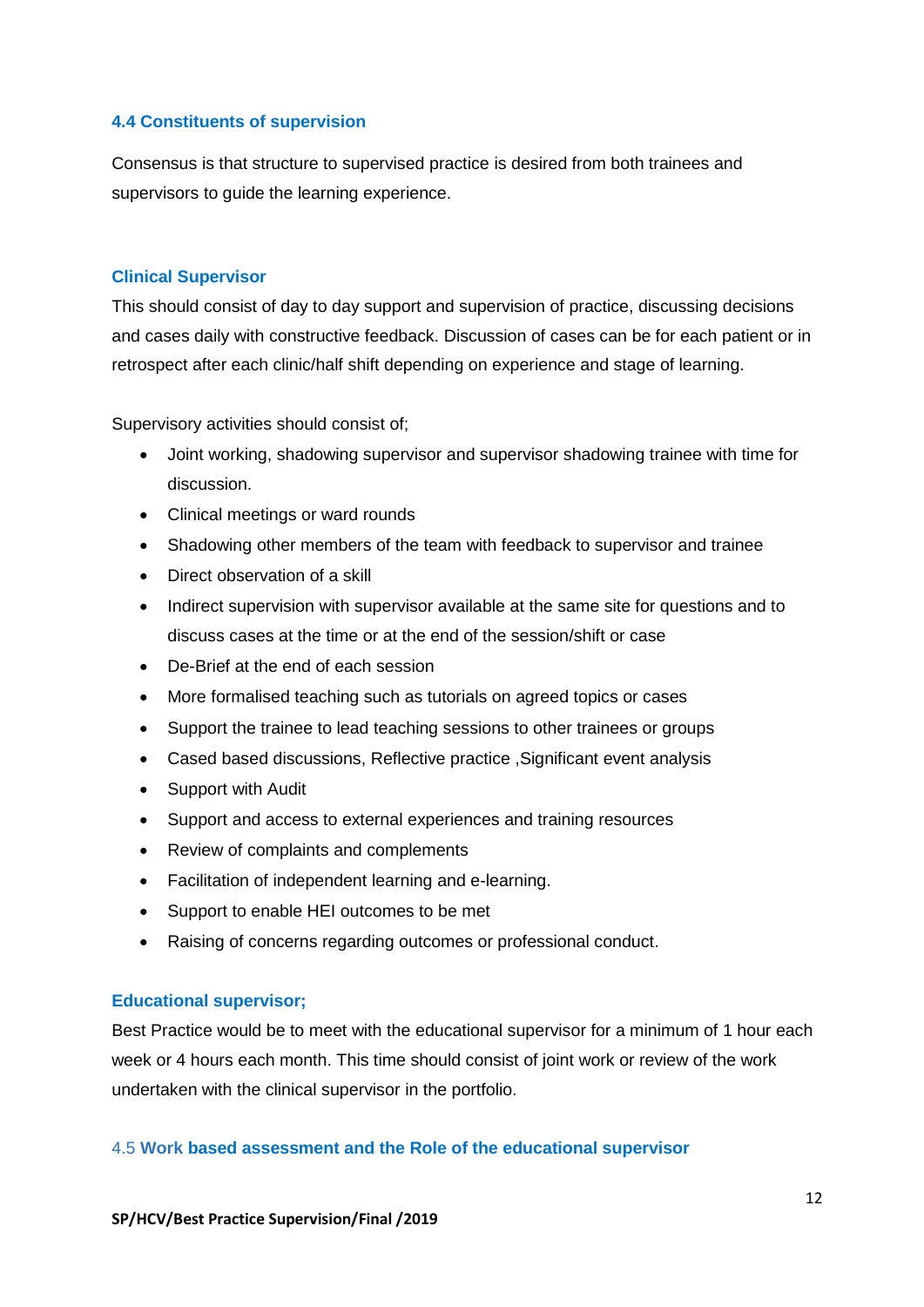The educational supervisor takes overall responsibility for the progress of the trainee in their work based learning. They need to take time to periodically assess and observe the trainee in practice and to coordinate feedback from supervisors.

The trainee should keep a portfolio of all their training events, reflections, self- directed learning and assessments in a portfolio or electronic learning log or e-portfolio. Where agreed competency documents are in place, these should also be completed in addition, according to the area of work. For PAs please refer to the Competence and Curriculum Framework for the Physician Assistant (2012).

| <b>Timing</b> | <b>Actions</b>                     | <b>Work Based Assessment</b>      |
|---------------|------------------------------------|-----------------------------------|
| Induction     | Local Induction                    | DOPs as required                  |
|               | Induction appraisal 1 month        | E-learning                        |
|               | PDP and goals and expectations set | Start Training log /portfolio     |
|               | Plan learning activities           |                                   |
|               | Statutory and mandatory training   |                                   |
| 3 months      | Progress Review/ appraisal         | DOPS x3                           |
|               | Review of developing portfolio     | 3x MiniCEX                        |
|               |                                    | 3 x CBD                           |
| 6 months      | Progression review and appraisal   | DOPS x3                           |
|               | <b>Revise PDP</b>                  | 3 x MiniCEX                       |
|               |                                    | $3 \times$ CBD                    |
|               |                                    | 1 Reflection                      |
| 12 months     | <b>Annual Appraisal</b>            | DOPS x3 or as required (9 in 12   |
|               | <b>Review of Portfolio</b>         | month period)                     |
|               | PDP and Plan of learning needs     | 3 x MiniCEX (9 in total)          |
|               |                                    | 3 x CBD (9 in total)              |
|               |                                    | 1 x MSF (Colleagues and Patients) |
|               |                                    | (1 in total plus 1 refection)     |
| 18 months     | Progress and portfolio review      | Continue DOPS as required.        |
|               |                                    | 3x MiniCEX and 3 x CBD in 6       |
|               |                                    | month period.                     |
|               |                                    | 1 x reflection                    |
| 24 months     | Annual Appraisal                   | As per 18 months with             |
|               | <b>Review PDP</b>                  | $1 \times$ MSF                    |
|               | Review portfolio                   |                                   |

It is recommended that clinical assessment should include as a minimum;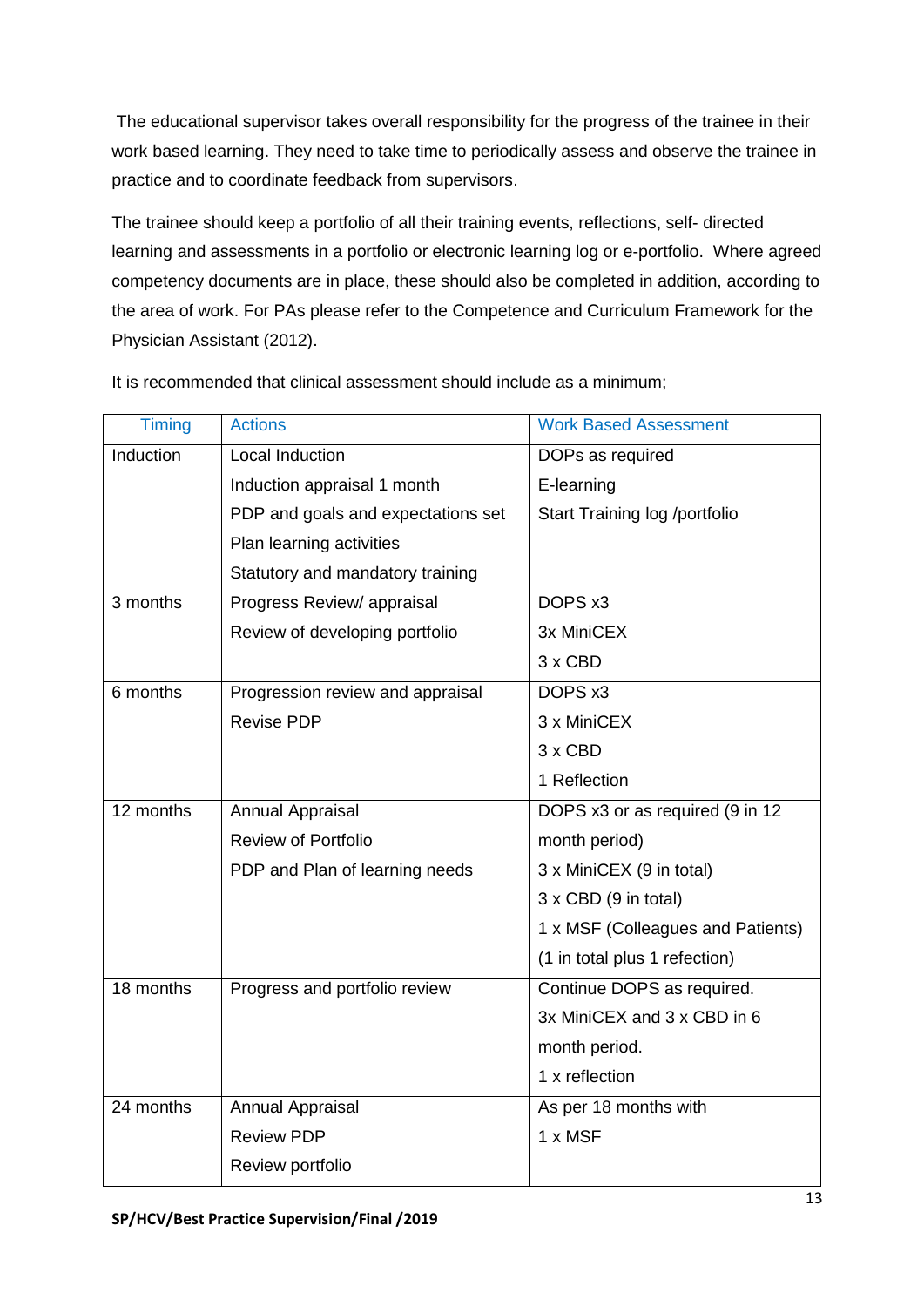|           | Plan learning needs                 |                                   |
|-----------|-------------------------------------|-----------------------------------|
| 30 months | <b>Review PDP</b>                   | As per 18 months.                 |
|           | Review portfolio                    | Preparation and presentation of a |
|           | Plan learning needs                 | teaching episode to others. Could |
|           |                                     | be a subject, case, research or   |
|           |                                     | audit findings                    |
| 36 months | <b>Annual Appraisal</b>             | Refer to HCV guidance "Advanced"  |
|           | Review PDP and portfolio            | <b>Clinical Practitoner Local</b> |
|           | Plan learning needs into qualifying | Preceptorship guidance " and      |
|           | role and speciality                 | "Governance Framework of PAs      |
|           |                                     | working in HCV sustainability &   |
|           |                                     | Transformation Partnership"       |
|           |                                     | documents                         |

# **4 FUTURE WORK**

- Development of an ACP governance and competency framework for HCV
- Development of a generic and speciality specific e-portfolio
- There is a need to develop a community group for supervisors and assessors for support and sharing of best practice ideas and problem management.
- Promote multi-professional learning and enable shared learning activties
- To Develop more formalised training for supervisors of PA's and ACP's in practice
- Development of career structures for PA's and ACP's post qualifying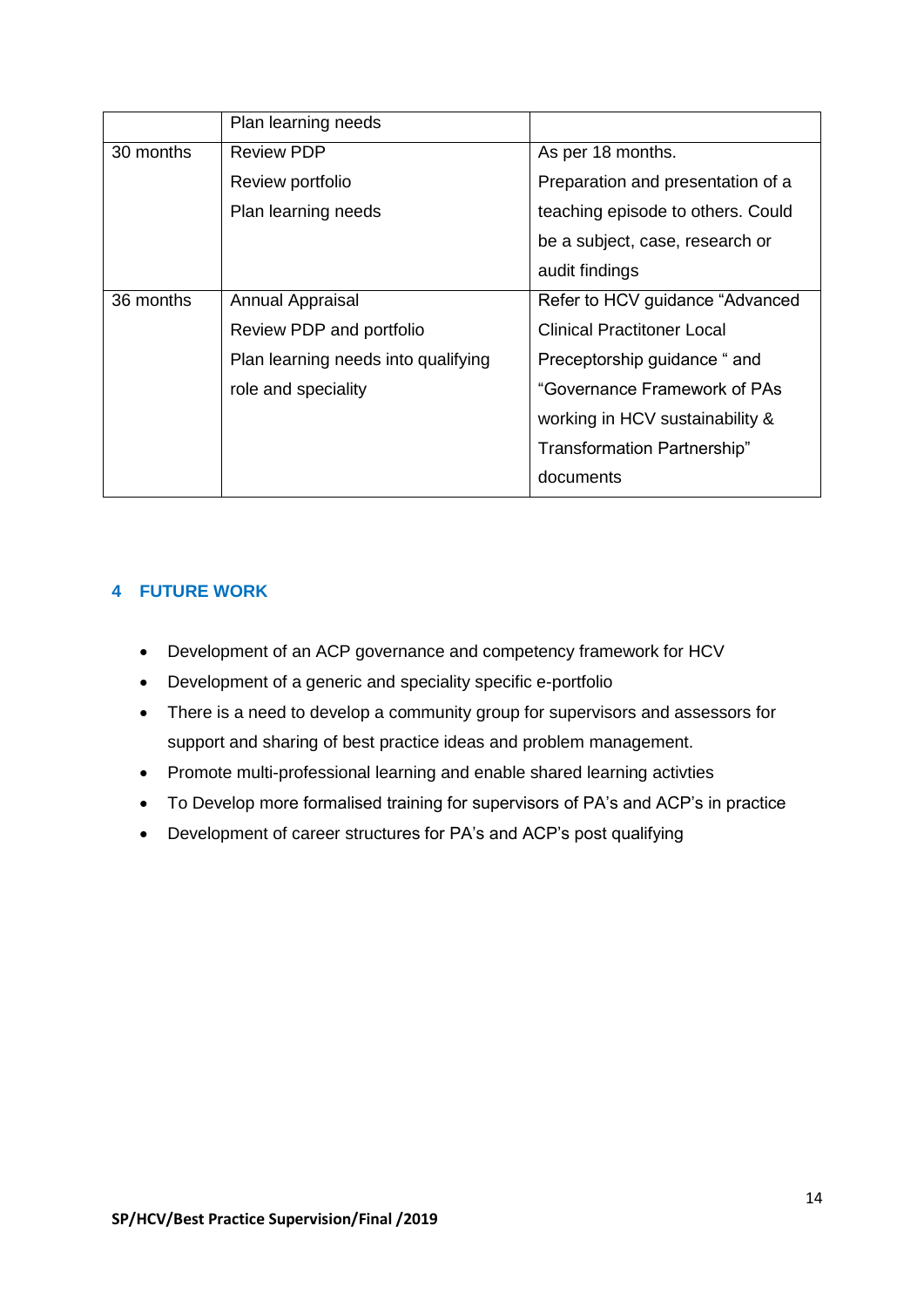#### **GLOSSARY**

**CbD** (case based discussion). The management of a patient to assess clinical reasoning, decision making and knowledge. This should include an evaluation of documented patient notes.

**CLINICAL EDUCATOR;** A practitioner with responsibility for the overall work based learning experience and assessment of the trainee.

**CLINICAL SUPERVISOR** ; A suitably qualified and experienced practitioner who will work jointly or oversee the daily work of the trainee according to their experience and competence.

**DOPS;** The assessment of a practical procedure or skill against a checklist.

**MINI-CEX** Evaluation of a clinical encounter between the trainee and patient. A good way to assess competence in skills such as history taking, examination and decision making with immediate feedback from the supervisor.

- **HEE** Health Education England
- **HEI** Higher Education Institutions
- **HYMS** Hull York Medical Schools
- SAS Associate Specialist and Specialty Doctors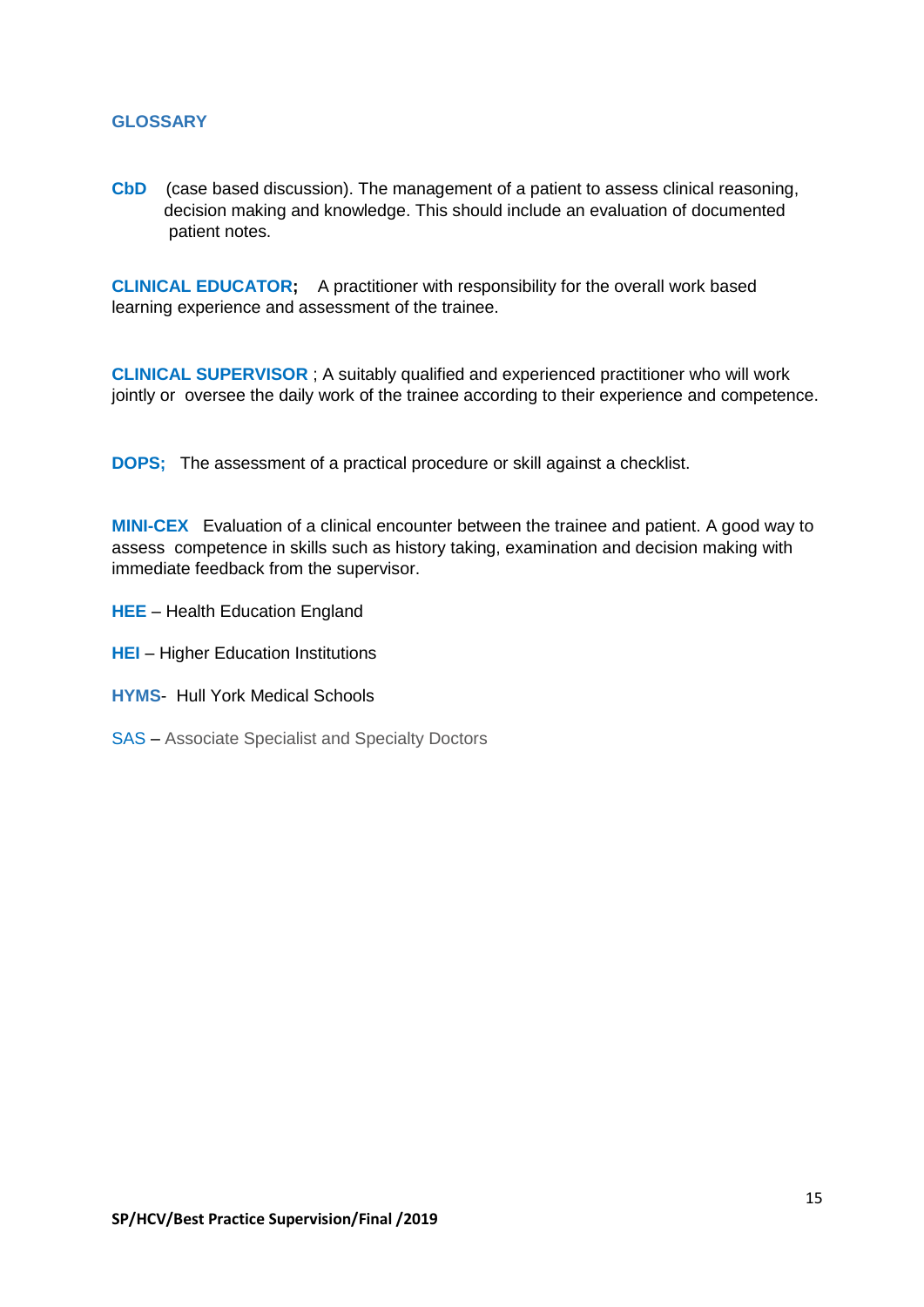#### KEY DOCUMENTS AND REFERENCES

Competence and Curriculum Framework for the Physician Assistant 2012, Department of Health. <http://www.fparcp.co.uk/examinations>

Diggle, E. 2018. Physician Associates and Advanced Clinical Practitioners Review Outcome Report. Health Education England. Yorkshire and the Humber.

Health Education England (2016). Derbyshire Advanced Clinical Practice: Core Competency Framework. [Online]. Available at;

<https://www.derbyshirelmc.org.uk/coreacpcompetenciesforderbyshire> [Accessed 17th December 2018]

Health Education Yorkshire and Humber. Developing the Medical, dental and healthcare workforce of tomorrow.

[https://www.yorksandhumberdeanery.nhs.uk/faculty/elearning/clinicaleducational\\_supervisors](https://www.yorksandhumberdeanery.nhs.uk/faculty/elearning/clinicaleducational_supervisors)

Humber Coast and Vale. 2019. Toolkit to enable retention of ACPs, Best practice Guidance. Scott Warren

Faculty of Physician Associates "Employers Guide to Physician Associates" http://www.fparcp.co.uk/employers/guidance

Faculty of Physician Associates "Code of Conduct for Physician Associates" http://www.fparcp.co.uk/about-fpa/news/code-of-conduct-for-physician-associates

General Medical Council (2013) Delegation and referral

Jarvis, K, Brown A. 2018. Governance Framework for Physician Associates working in the Humber Coast and Vale Sustainability & Transformation Partnership.

NHS Wales and Nationa Leadershi and innovation Agency for Healthcare. Framework for Adanced Nursing Midwifery and Alied Healthy Professional Practice in Wales.

NHS. Health Education, Yorkshire and the Humber, 2015. HEYH. Advanced Practice Framework. [https://www.hee.nhs.uk/sites/default/files/documents/Yorkshire%20and%20the%20Humber%](https://www.hee.nhs.uk/sites/default/files/documents/Yorkshire%20and%20the%20Humber%20Advanced%20Clinical%20Practice%20Framework.pdf)

[20Advanced%20Clinical%20Practice%20Framework.pdf](https://www.hee.nhs.uk/sites/default/files/documents/Yorkshire%20and%20the%20Humber%20Advanced%20Clinical%20Practice%20Framework.pdf)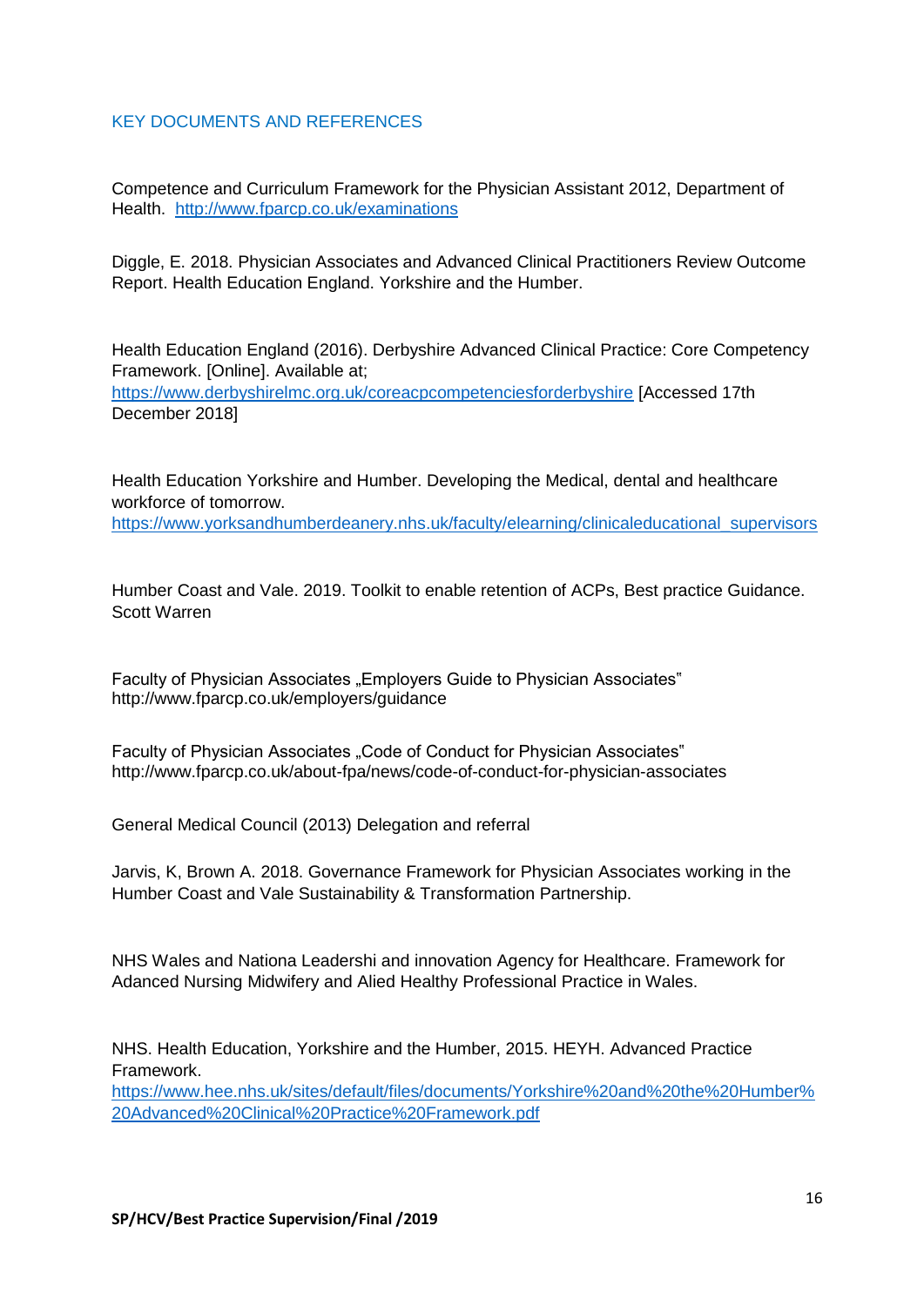Nursing and Midwifery Council. 2018. Realising professionalism; Standards for education and training. [Online]. Available at; [www.nmc.org.uk.](http://www.nmc.org.uk/) [Accessed 14<sup>th</sup> January 2019].

NHS London. London Deanery. 2012. Creating a safe and Quality Assured Coaching and Mentoring Service for Medical educators. [Onlne]. Available at; <https://www.rcpsych.ac.uk/pdf/QA%20DocPT.pdf> [Accessed 15 Octoebr 2018]

Royal College of Emergency Medicine. 2015. Emergency Care, Advanced Clinical Practitioner Curriculum and Assessment. [Online]. Available at; [https://www.rcem.ac.uk//docs/Training/4.1%20ACP%20Curriculum\\_FINAL.pdf](https://www.rcem.ac.uk/docs/Training/4.1%20ACP%20Curriculum_FINAL.pdf)

Royal College of General Practitioners. 2015. General Practice. Advanced Nurse Practitioner Competencies [Online]. Available at; [https://sybwg.files.wordpress.com/2017/02/rcgp-np](https://sybwg.files.wordpress.com/2017/02/rcgp-np-competencies.pdf)[competencies.pdf](https://sybwg.files.wordpress.com/2017/02/rcgp-np-competencies.pdf) [Accessed 15th October 2018]

The Faculty of Physician Associates at the Royal College of Physicians [http://www.fparcp.co.uk](http://www.fparcp.co.uk/)

The Gold Guide (2017) A Reference Guide for Postgraduate Specialty Training in the UK, definition of the educational supervisor clinical supervisor .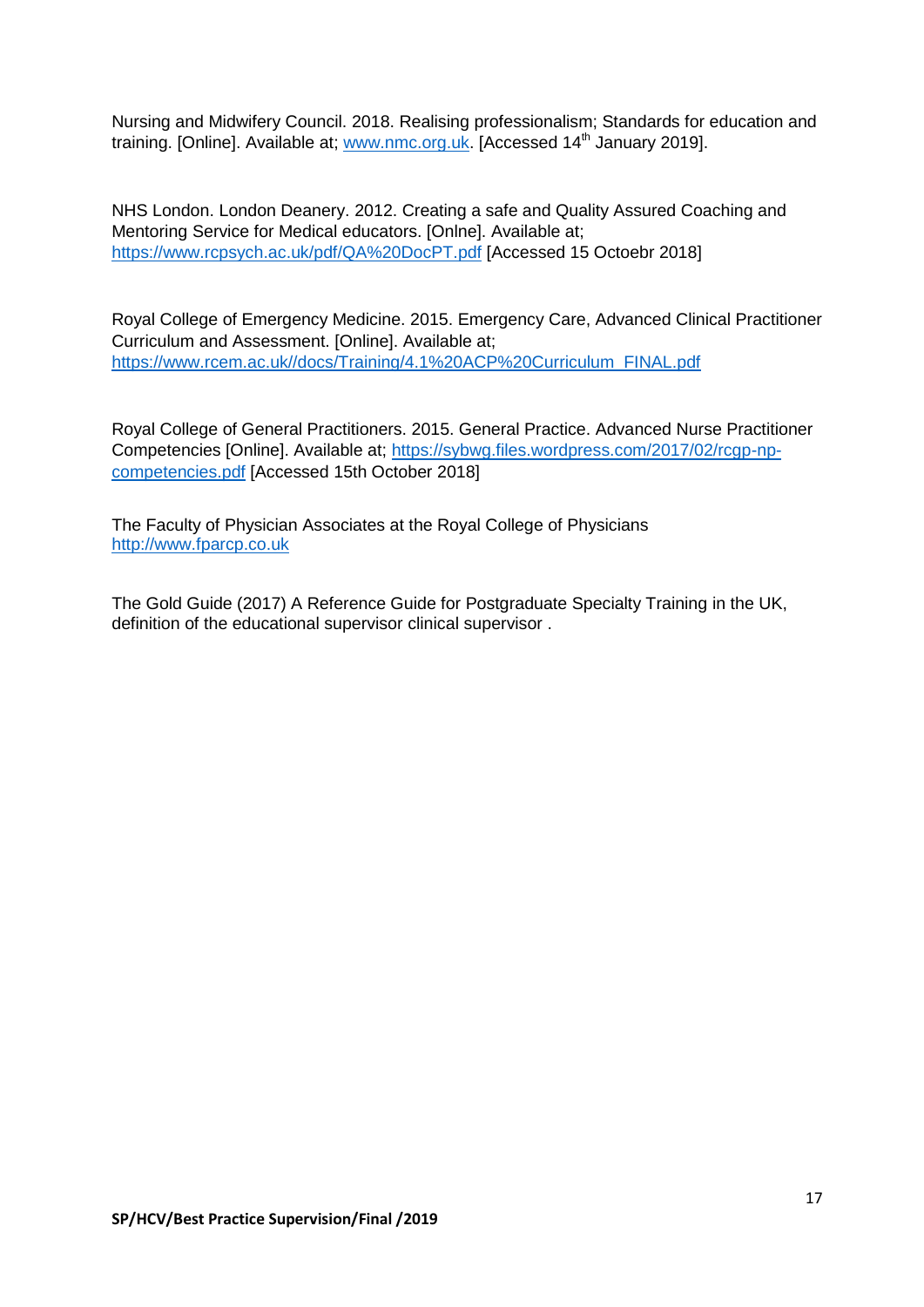# **APPENDIX 1**

#### Summarised feedback from trainee ACP's PA's at HCV conference event

"*What does good/effective mentorship and supervision look like? What are the key elements/ingredients you would like to see in best practice guidance for employers/trainers? Do you have examples of good practice or not so good? What can we learn from those examples, what are the key points. It's never going to be utopia, services are stretched and under pressure, but how can we strive for best practice whilst being realistic?"*

| <b>Requirements of Supervisors</b>                                                                                      | <b>Requirements of needs of Trainee</b>                                                                                                                       |
|-------------------------------------------------------------------------------------------------------------------------|---------------------------------------------------------------------------------------------------------------------------------------------------------------|
| Need guidance on the support they need to<br>provide                                                                    | Clearer goals and objectives from their<br>practice based learning. Not too prescriptive<br>but some structure. Not task / conclusion<br>based.               |
| Need quality mentors who are engaged /<br>realistic and invested.                                                       | Understanding of their role as a trainee ACP<br>within their existing work environment.<br>Transparency with regard to expectations                           |
| Mentors need to know what is expected of<br>them and their responibilities                                              | Induction phase of 1-2 weeks with clear<br>expectations and outcomes of training. More<br>support at the earlier stages                                       |
| Mentors need to know what to expect from<br>the trainee and different levels                                            | Supernumerary time and some rotational<br>experience for both primary and secondary<br>care<br>Facilitate time for external education events                  |
| The need to know how to deal with problems                                                                              | Linking educational modules to practice<br>learning.                                                                                                          |
| Improved sharing of information ie with<br>supervisors and with HEI's and a familiarity<br>with courses and assessments | Protected time with mentor and access to<br>mentors - suggest associate mentors in<br>addition. Also availability including ad hoc<br>support and de-breifing |
| An awareness of sign- off requirements and<br>able to assess competency. Adopt a medical<br>model for assessment        | Suggest 4 hours minimum with mentor<br>protected time each week.<br>4 weekly reviews/goals<br>Dops 3 weekly                                                   |
| Assessors should be consultant level doctors                                                                            | e-portfolio development                                                                                                                                       |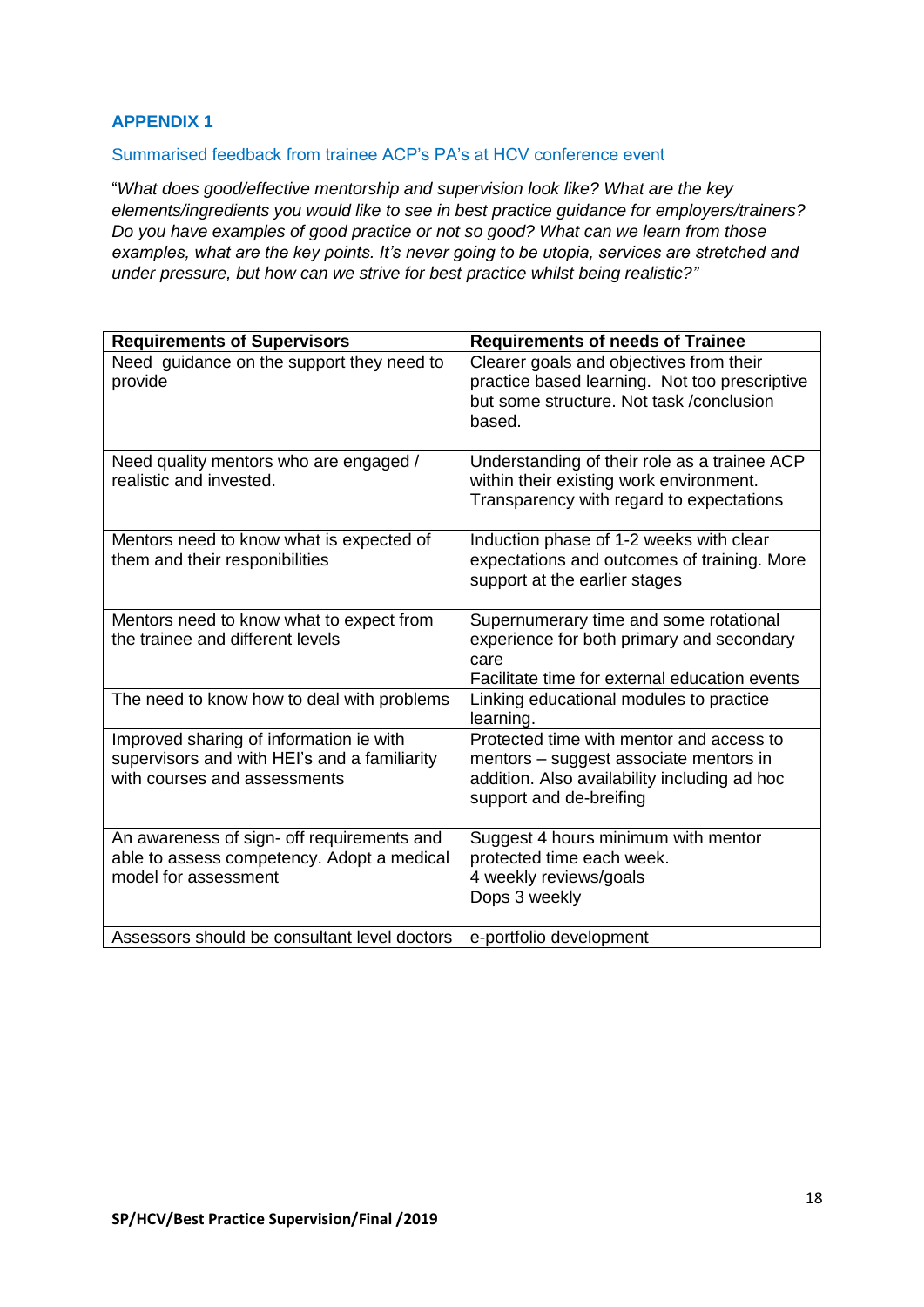| Day       | <b>Activity/Supervisor</b>                                                                                                                                                                       |                                                                                                                                                                                                                                                                                                                         | <b>Assessment</b>                                                                                                                                     |
|-----------|--------------------------------------------------------------------------------------------------------------------------------------------------------------------------------------------------|-------------------------------------------------------------------------------------------------------------------------------------------------------------------------------------------------------------------------------------------------------------------------------------------------------------------------|-------------------------------------------------------------------------------------------------------------------------------------------------------|
|           | am                                                                                                                                                                                               | pm                                                                                                                                                                                                                                                                                                                      |                                                                                                                                                       |
| Monday    | Clinic working alongside<br>supervisor or with<br>supervisor.<br>Discuss each case or                                                                                                            | Shadow supervisor for 1<br>hour. Supervisor to<br>shadow trainee for 1<br>hour. Allow opportunity                                                                                                                                                                                                                       | MiniCEX or CBD to<br>be included in<br>portfolio.                                                                                                     |
|           | some cases at the end<br>depending on level of<br>experience.<br>Supervisor will need some<br>blocks for support until<br>autonomy increases.<br>Ultimately by year 2 of<br>training, aiming for | for skill based<br>assessment with<br>supervisor eg taking a<br>history, examination skill<br>in accordance with<br>curriculum from HEI.<br>2 hours self -directed<br>learning to expand or                                                                                                                             | Verbal feedback from<br>clinics with key<br>learning points or<br>further learning to<br>consider documented<br>in electronic learning<br>log         |
|           | independent clinics with<br>15 minute debrief at the<br>end                                                                                                                                      | develop knowledge from<br>a case today.                                                                                                                                                                                                                                                                                 | Documented DOPS                                                                                                                                       |
| Tuesday   | <b>Supervised Practice</b><br>(indirect if appropriate)<br>with ad hoc support<br>available. Brief for every<br>case or at the end of each<br>session depending on<br>stage of training.         | <b>Supervised Practice</b><br>(indirect if appropriate)<br>with ad hoc support<br>available. Brief for every<br>case or at the end of<br>each session depending<br>on stage of training.                                                                                                                                | Verbal feedback from<br>clinics with key<br>learning points or<br>further learning to<br>consider documented<br>in training log.                      |
| Wednesday | External training event<br>with Hull/York medical<br>School                                                                                                                                      | <b>External learning</b><br>experience or clinic as<br>above                                                                                                                                                                                                                                                            | Short reflection<br>/notes in learning log<br>to include in portfolio.                                                                                |
| Thursday  | University day                                                                                                                                                                                   |                                                                                                                                                                                                                                                                                                                         |                                                                                                                                                       |
| Friday    | <b>Supervised Practice</b><br>(indirect if appropriate)<br>with ad hoc support<br>available. Brief for every<br>case or at the end of each<br>session depending on<br>stage of training.         | 1 hour lunch time<br>meeting with<br>peers/supervisor.<br>Clinical discussion of<br>topic or cases or<br>presentation<br>Meet with educational<br>supervisor. 1 hour<br>protected time. Random<br>Case analysis or tutorial<br>and discussion of<br>progress /cases this<br>week<br>Supervised practice or<br>tutorial. | Portfolio review.<br>Random case<br>analysis/case based<br>review<br>documentation<br>Electronic log of all<br>training discussions<br>and tutorials. |

# **APPENDIX 2** – An example of how Supervision may work. Primary Care, Year 1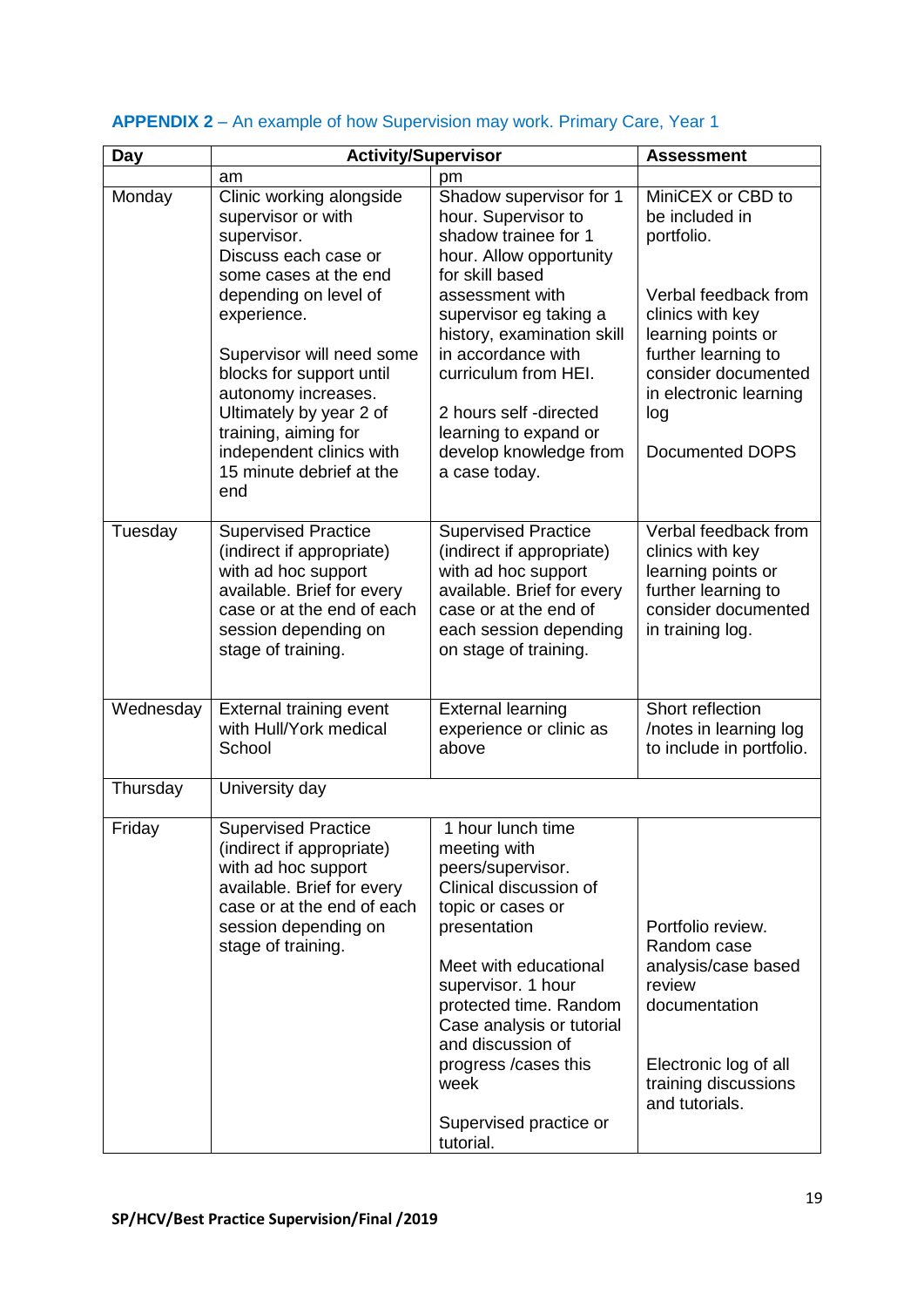# APPENDIX 3 ; LEARNING CONTRACTS

#### Expectations of the trainee

As an ACP or PA student I will take responsibility for my learning . I will attend and complete the academic requirement of the MSc course and understand that this is an extensive commitment involving work in my own time.

As part of my work based learning, I will be proactive and will explore and utilise all learning opportunities available making the best use of the learning time allocated. It is my responsibility to identify areas where more support or learning is required and I will discuss with my supervisors to ensure my learning needs are addressed. A record of all learning activities in a training log and portfolio including internal and external training and self directed learning will be kept uptodate for regular review with my educational supervisor.

I will arrange external experiences that are relevant and appropriate to compliment my own practice setting or extend learning and I will obtain some written feedback from these experiences for my portfolio in the form or a reflection or notes from the supervisor. I will reflect on practice independently and collaboratively with peers and with my supervisors. I will engage with other ACP and PAs and other members of the Multi-professional workforce.

Name of Trainee;

Signature of Trainee

Date

#### Expectations of the Employer

The trainee will have a designated clinical supervisor for every shift and a clinical educator to oversee their training. Supervision should be in line with Best practice guidance for HVC for supervision of trainee ACPs and PAs. This includes daily supervision, a minimum of one day per week spent on learning activities specified in the guidance and one day to attend university including study days allocated during breaks in the university calendar.

The trainee will be given time for self-directed study and portfolio development as part of this time or in addition.

The educational supervisor will have scheduled meetings with the trainee which should be for a minimum of 1 hour every week or equivalent. The trainee will be expected to assist with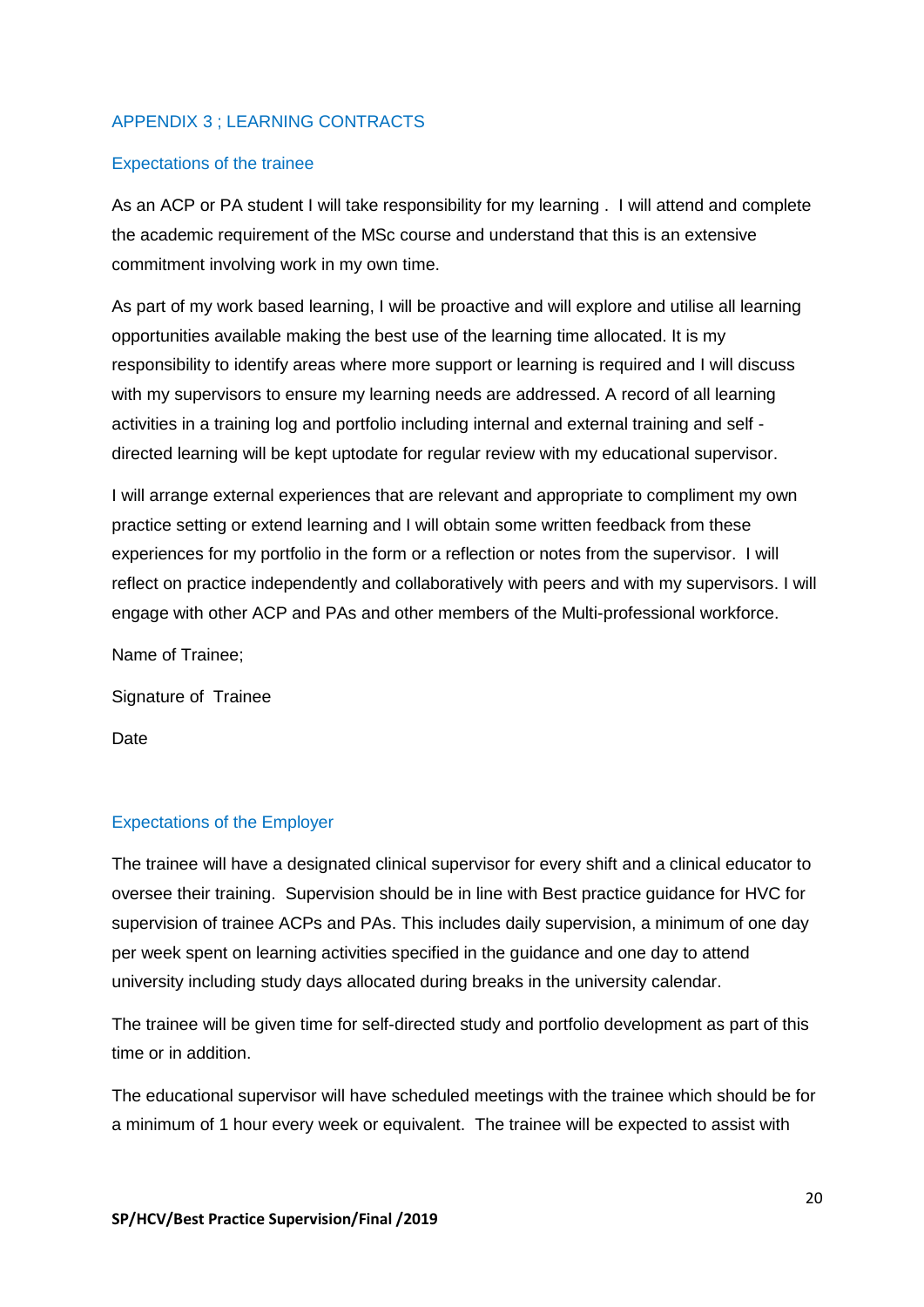planning of and implementing development needs allowing them to experience relevant external learning opportunities and will liaise with clinical supervisors and HEI as appropriate.

Name of Clinical educator:

Signature:

Date: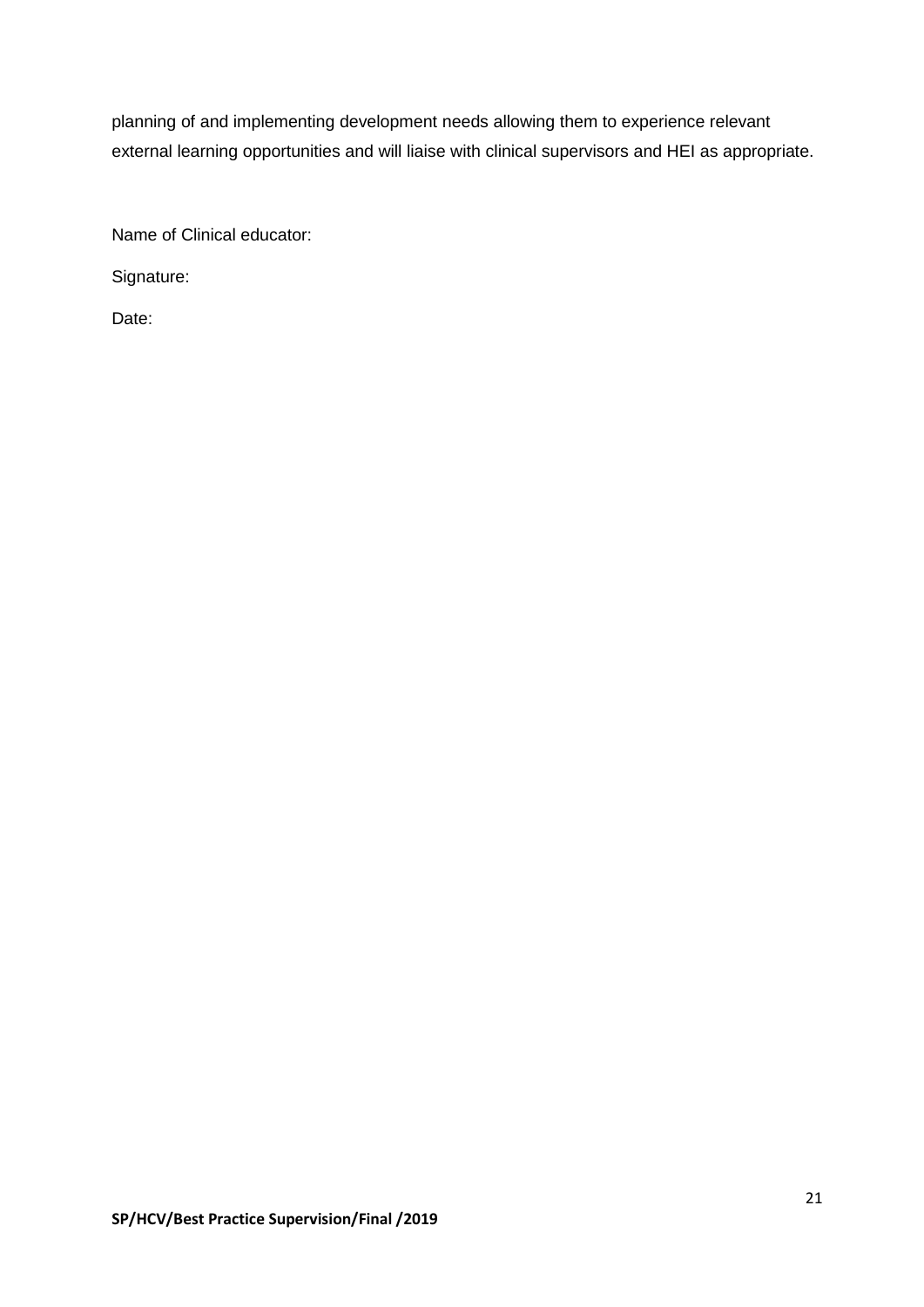# APPENDIX 4 – SAMPLE ASSESSMENT TEMPLATES

# **Template Direct Observation of Procedures form (DOPs)**

## **Please use black ink and CAPITAL LETTERS**

| ACP's OR PA surname  |  |
|----------------------|--|
| forename(s)          |  |
| NMC/HCPC/GPhC number |  |

# **Please complete the question**

| <b>Observation</b>       |  |
|--------------------------|--|
| Description of Procedure |  |

| Observed by         |  |
|---------------------|--|
| GMC/NMC/HPCP number |  |
| Date                |  |

#### **Assessment:**

|                                                                                                                                                                                                | <b>Practice was satisfactory</b>   | <b>Assessor's Signature</b> |
|------------------------------------------------------------------------------------------------------------------------------------------------------------------------------------------------|------------------------------------|-----------------------------|
|                                                                                                                                                                                                | <b>Practice was unsatisfactory</b> | <b>Assessors Signature</b>  |
| If the performance was judged<br>to be unsatisfactory, you must<br>tick the boxes on the reverse<br>of this form to indicate which<br>areas of performance you<br>judged to be unsatisfactory. |                                    |                             |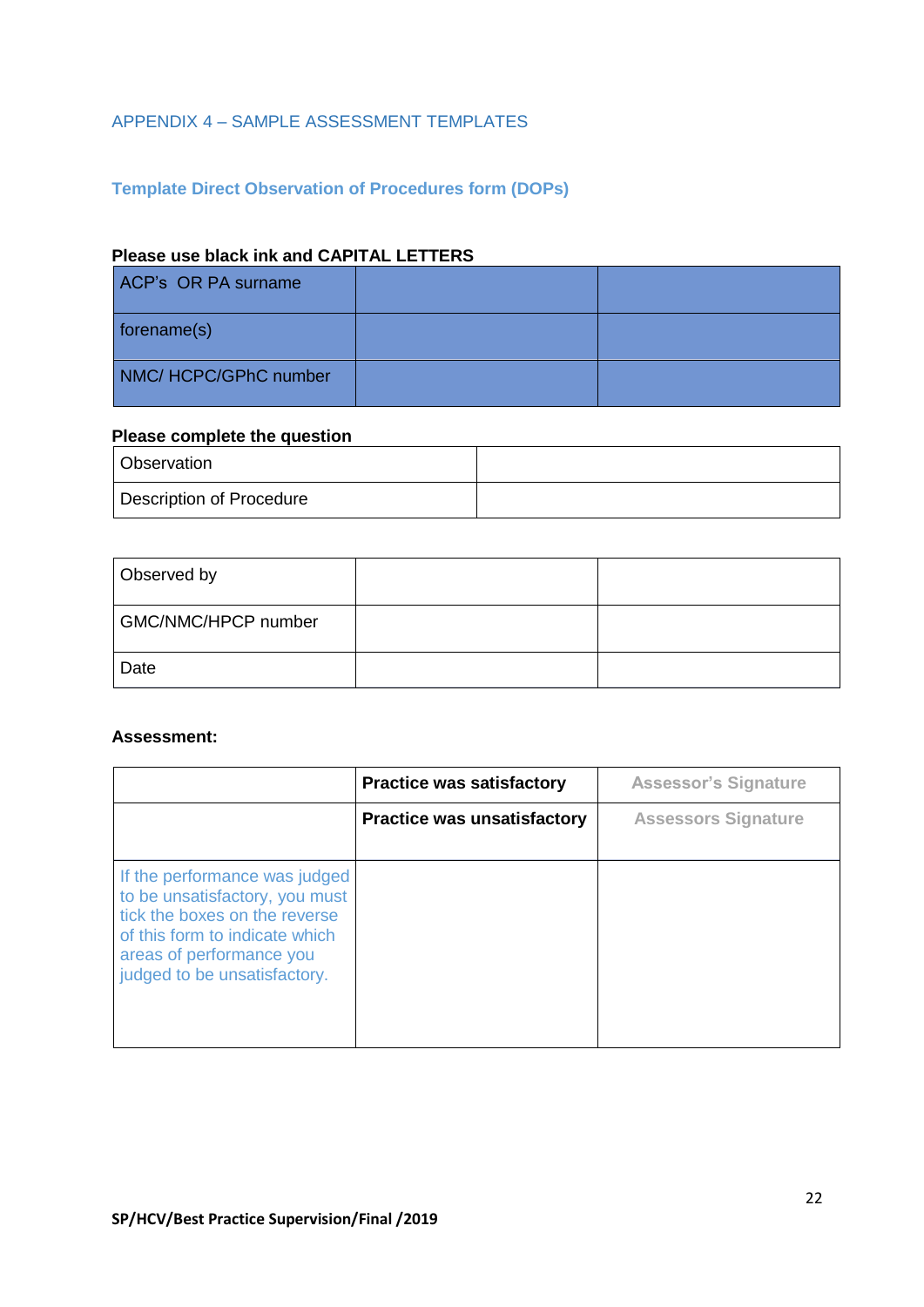| <b>Example of good practice</b><br>were:                      |  |
|---------------------------------------------------------------|--|
| Areas of practice requiring<br>improvement were:              |  |
| <b>Further learning and</b><br>experience should focus<br>on: |  |
|                                                               |  |

| If you have rated the<br>performance unsatisfactory<br>please indicate which<br>elements were unsatisfactory: |  |
|---------------------------------------------------------------------------------------------------------------|--|
| Did not understand the<br>indications and<br>contraindications to the<br>procedure.                           |  |
| Did not properly explain the<br>procedure to the patient.                                                     |  |
| Does not understand the<br>relevant anatomy.                                                                  |  |
| Failed to prepare properly for<br>the procedure.                                                              |  |
| Did not communicate<br>appropriately with the patient<br>or staff.                                            |  |
| Aseptic precautions were<br>inadequate.                                                                       |  |
| Did not perform the technical<br>aspects of the procedure<br>correctly.                                       |  |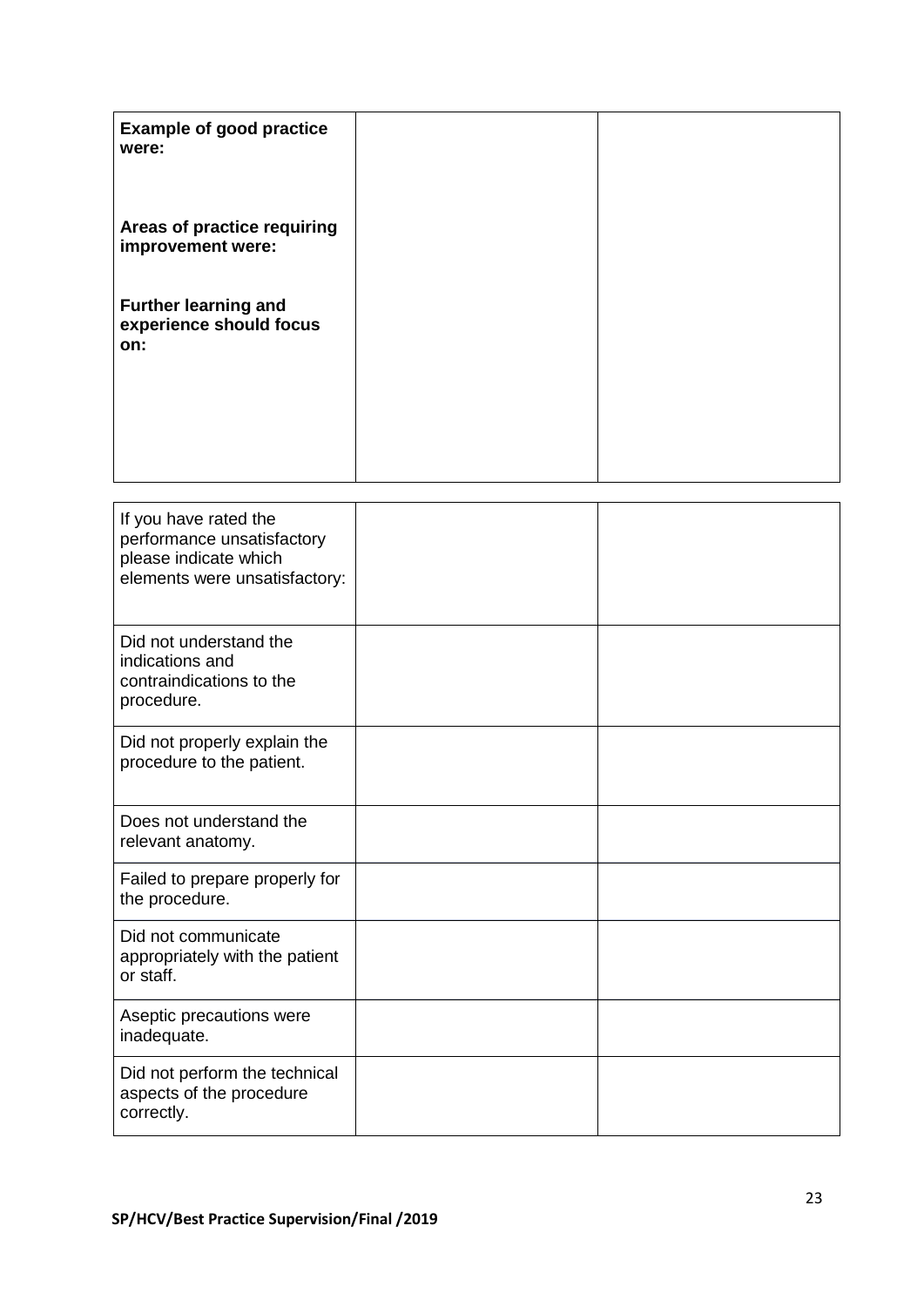| Failed to adapt to unexpected<br>problems in the procedure                     |  |
|--------------------------------------------------------------------------------|--|
| Failed to demonstrate<br>adequate skill and practical<br>fluency               |  |
| Was unable to properly<br>complete the procedure                               |  |
| Did not properly complete<br>relevant documentation                            |  |
| Did not issue clear post-<br>procedure instructions to<br>patient and/or staff |  |
| Did not maintain an<br>appropriate professional<br>demeanor                    |  |

# **Template Mini-clinical exercise form (Mini-Cex)**

# *Please complete this form in BLOCK CAPITALS and BLACK ink*

| <b>Trainee's Surname</b>                     |  |  |
|----------------------------------------------|--|--|
| Trainee's Forename(s)                        |  |  |
| NMC/ HCPC/ GPhC Number                       |  |  |
| Observation                                  |  |  |
| Description of case                          |  |  |
| Observed by                                  |  |  |
| <b>GMC/NMC/HCPC Number</b>                   |  |  |
| Date                                         |  |  |
| Signature of supervising<br>doctor/Clinician |  |  |

# **Clinical Setting:**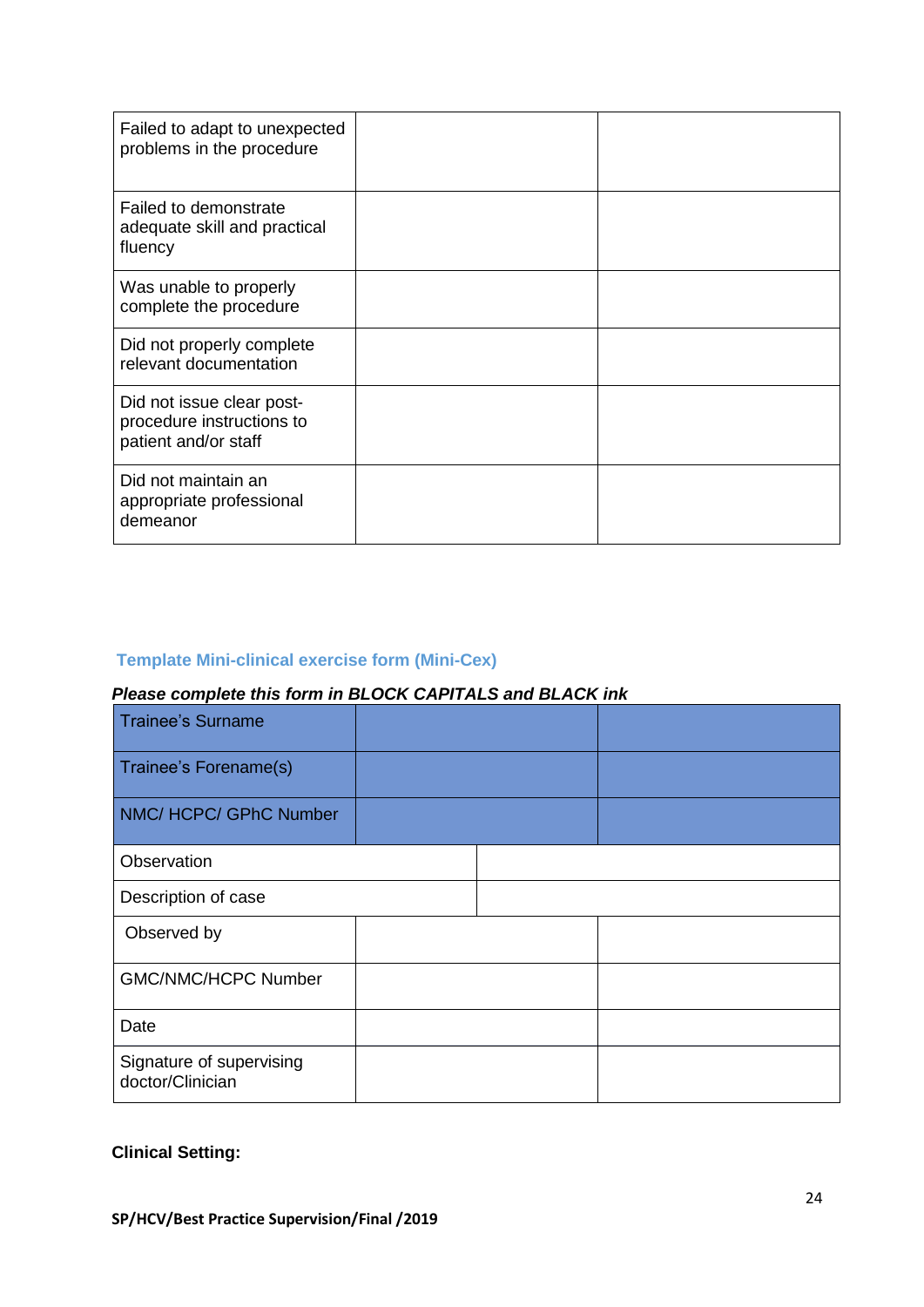| ICU       | HDU   | FD. | Ward | Transfer | GP |  |
|-----------|-------|-----|------|----------|----|--|
| Community | Other |     |      |          |    |  |

# **Assessment:**

|                                                                                                                                                      | <b>Practice was</b><br>satisfactory   | Tick one | Assessor's signature |
|------------------------------------------------------------------------------------------------------------------------------------------------------|---------------------------------------|----------|----------------------|
|                                                                                                                                                      | <b>Practice was</b><br>unsatisfactory | Tick one | Assessor's signature |
| Expand on areas of<br>good practice. You<br><b>MUST</b><br>expand<br>on<br>for<br>areas<br>improvement for each<br>unsatisfactory<br>score<br>given. |                                       |          |                      |
| <b>Examples of good</b><br>practice were:                                                                                                            |                                       |          |                      |
| Areas of practice<br>requiring<br>improvement were:                                                                                                  |                                       |          |                      |
| <b>Further learning and</b><br>experience should<br>focus on:                                                                                        |                                       |          |                      |
|                                                                                                                                                      |                                       |          |                      |

| Please grade the<br>following areas: |                                             | <b>Satisfactory</b> | <b>Unsatisfactory</b> |
|--------------------------------------|---------------------------------------------|---------------------|-----------------------|
|                                      | History taking and<br>information gathering | <b>Tick</b>         | Tick                  |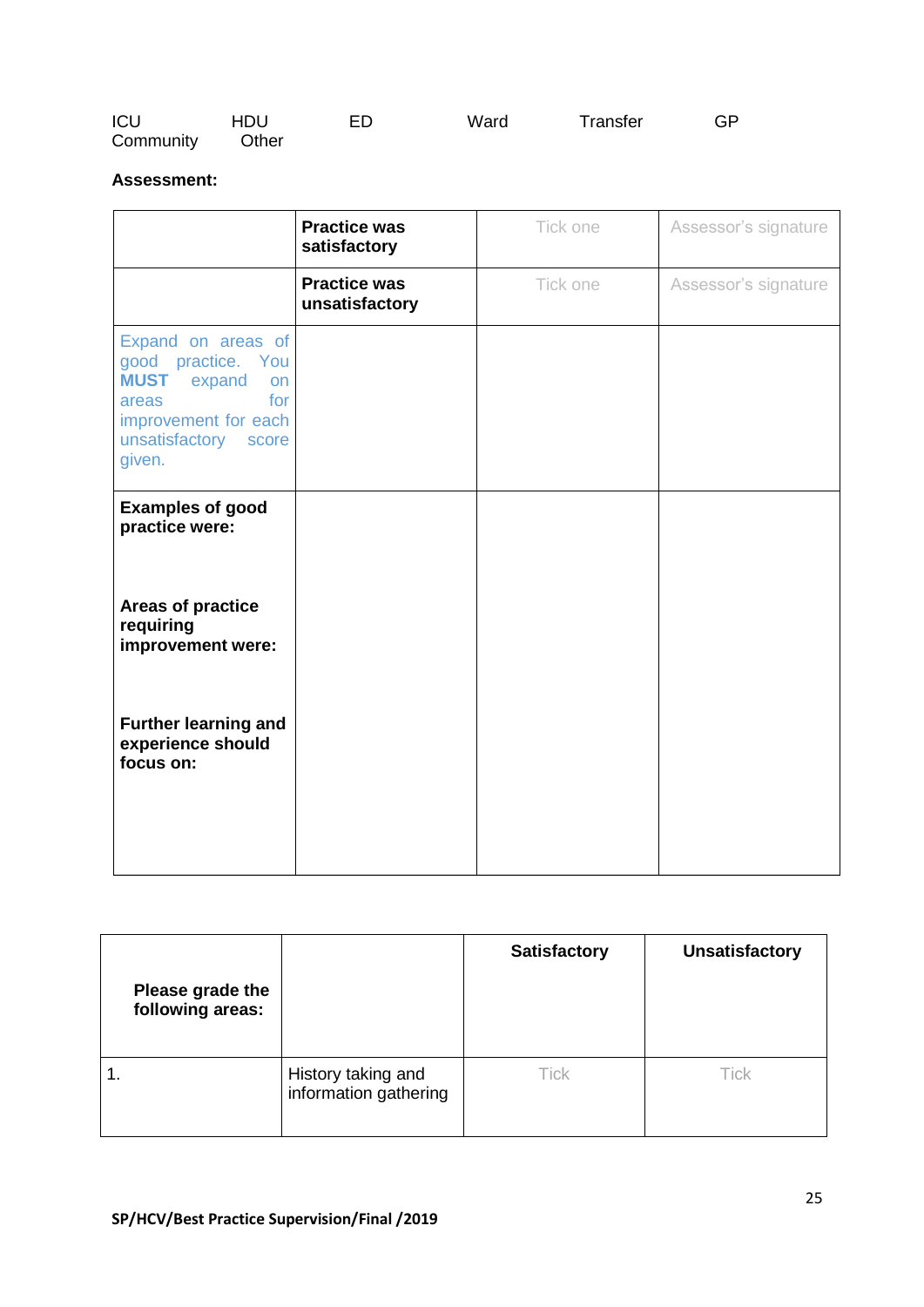| 2. | Assessment and<br>differential diagnosis                    | <b>Tick</b> | <b>Tick</b> |
|----|-------------------------------------------------------------|-------------|-------------|
| 3. | Immediate<br>management and<br>stabilisation                | <b>Tick</b> | <b>Tick</b> |
| 4. | Further management<br>and clinical judgement                | <b>Tick</b> | <b>Tick</b> |
| 5. | Identification of<br>potential problems<br>and difficulties | Tick        | <b>Tick</b> |
| 6. | Maintain safe<br>practice for patient,<br>trainee & staff   | <b>Tick</b> | Tick        |
| 7. | Communication with<br>patient, staff and<br>colleagues      | <b>Tick</b> | <b>Tick</b> |
| 8. | Record keeping                                              |             | <b>Tick</b> |
|    |                                                             | <b>Tick</b> |             |
| 9. | Overall clinical care                                       | <b>Tick</b> | <b>Tick</b> |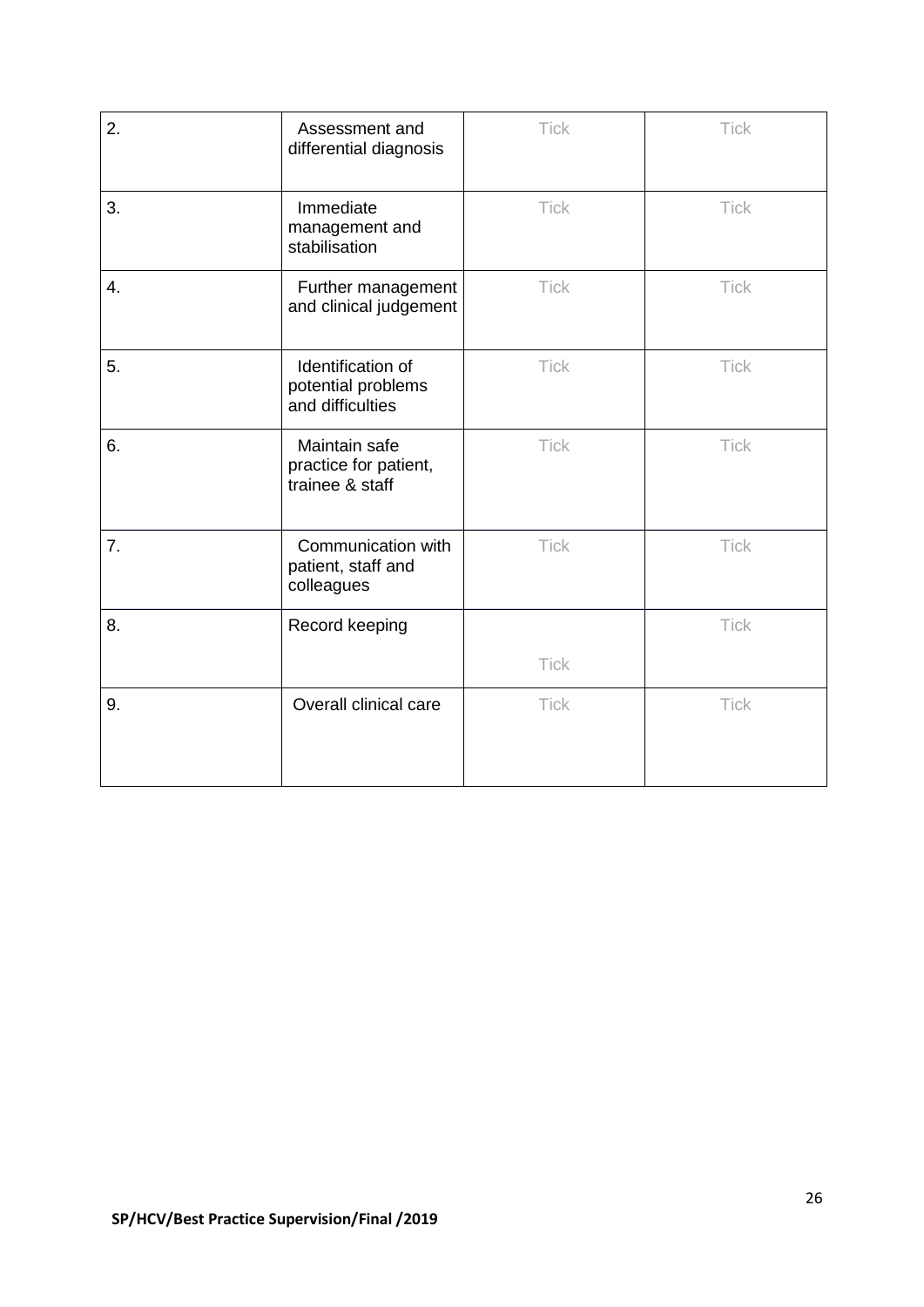# **Template Case-based Discussion Form (CBD)**

| <b>Trainee's Surname</b>                     |  |
|----------------------------------------------|--|
| Trainee's Forename(s)                        |  |
| NMC/HCPC GPhC Number                         |  |
| Description of Case                          |  |
| Observed by                                  |  |
| <b>GMC/NMC/HCPC Number</b>                   |  |
| Date                                         |  |
| Signature of supervising<br>doctor/Clinician |  |

# *Please complete this form in BLOCK CAPITALS and BLACK ink*

# **Clinical Setting:**

| ICU   | <b>HDU</b> | FD. | Ward | Transfer GP Community |  |
|-------|------------|-----|------|-----------------------|--|
| Other |            |     |      |                       |  |

## **Assessment:**

|                                                                                                                                                   | <b>Practice was</b><br>satisfactory   | Tick one | Assessor's signature |
|---------------------------------------------------------------------------------------------------------------------------------------------------|---------------------------------------|----------|----------------------|
|                                                                                                                                                   | <b>Practice was</b><br>unsatisfactory | Tick one | Assessor's signature |
| Expand on areas of<br>good practice. You<br><b>MUST</b> expand<br>on<br>for<br>areas<br>improvement for each<br>unsatisfactory<br>score<br>given. |                                       |          |                      |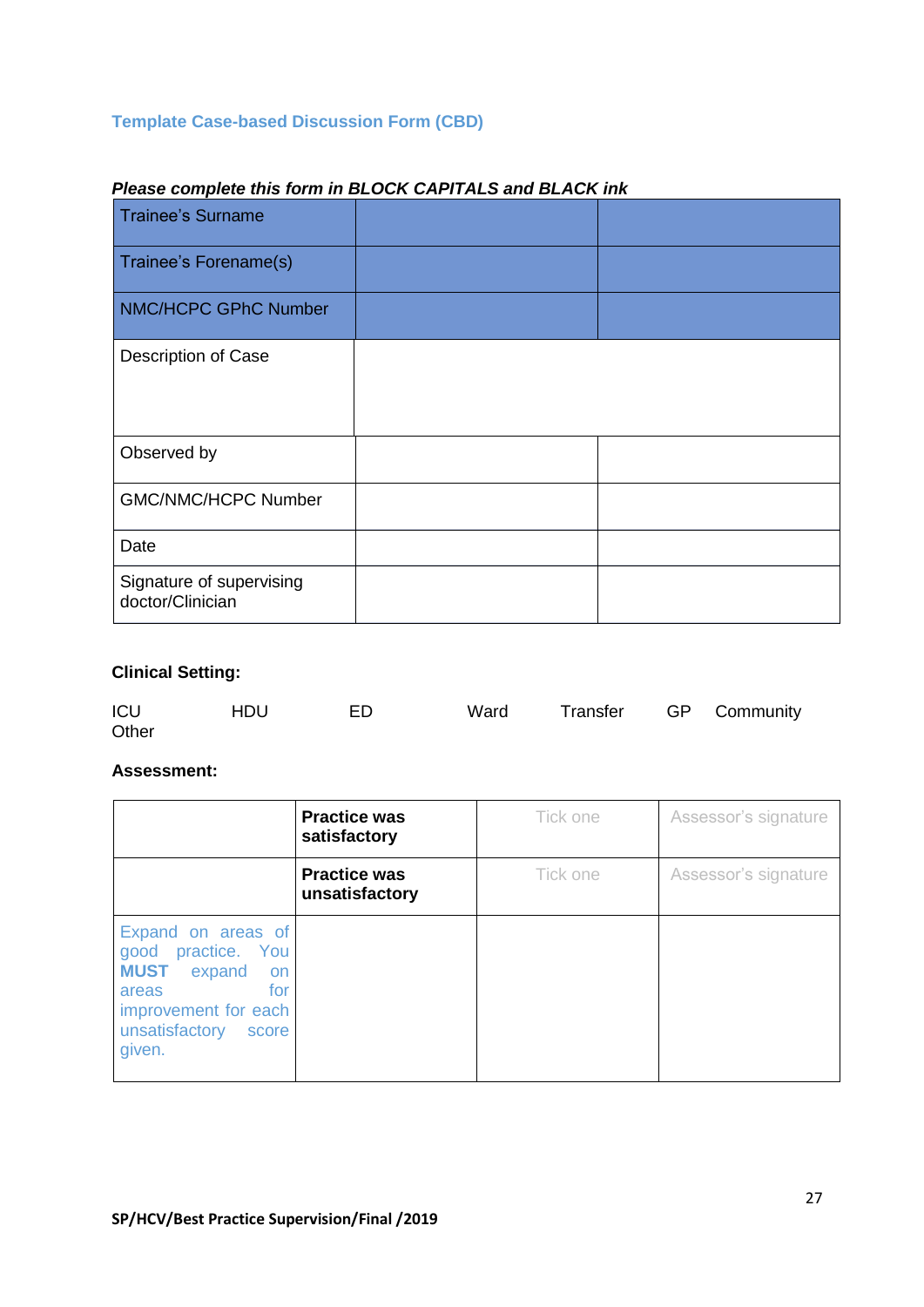| <b>Examples of good</b><br>practice were:                     |  |  |
|---------------------------------------------------------------|--|--|
| Areas of practice<br>requiring<br>improvement were:           |  |  |
| <b>Further learning and</b><br>experience should<br>focus on: |  |  |
|                                                               |  |  |
|                                                               |  |  |
|                                                               |  |  |
|                                                               |  |  |
|                                                               |  |  |
|                                                               |  |  |
|                                                               |  |  |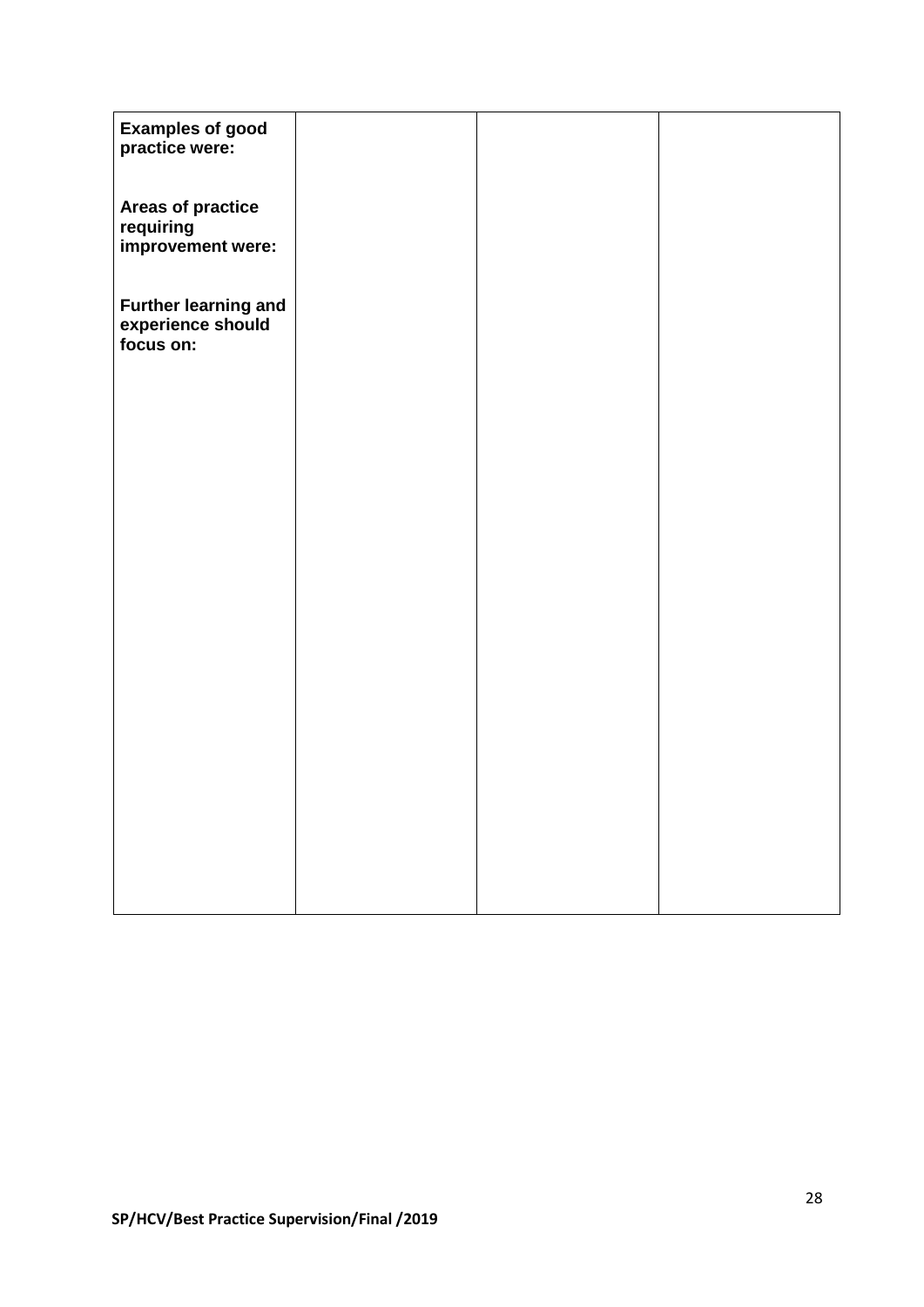**Special focus of discussion:**

# **Template Multi-source Feedback Form (MSF)**

#### *Please use a CROSS (X) for each question and complete this form in BLOCK CAPITALS and BLACK ink.*

| <b>ACP</b> surname   |  |
|----------------------|--|
| ACP forename(s)      |  |
| NMC/HCPC/GPhC Number |  |

| Observed by                 |  |
|-----------------------------|--|
| Signature                   |  |
| GMC/NMC/HCPC/GPhc<br>Number |  |
| Date                        |  |

**Which clinical setting have you primarily observed the ACP in?**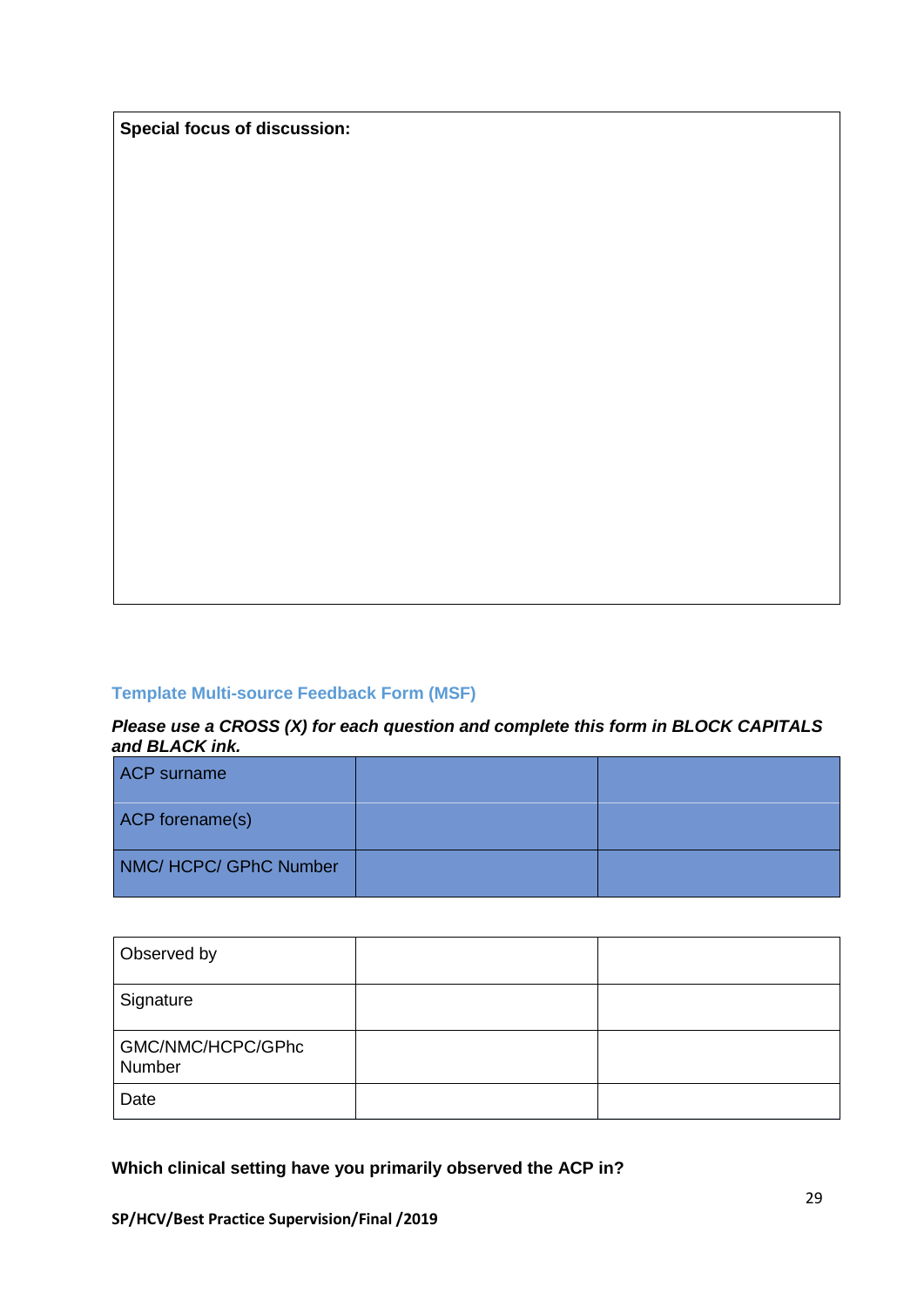| ICU       | <b>HDU</b> | FD | Ward | Transfer | GP |
|-----------|------------|----|------|----------|----|
| Community | Other      |    |      |          |    |

| How do you rate this<br><b>ACP</b> in their:                          | Good | <b>Satisfactory</b> | <b>Needs to</b><br>improve | <b>Unacceptabl</b><br>е | <b>Unable to</b><br>comment |
|-----------------------------------------------------------------------|------|---------------------|----------------------------|-------------------------|-----------------------------|
| Knowledge, skills,<br>performance                                     |      |                     |                            |                         |                             |
| Is able to diagnose<br>patient problems                               |      |                     |                            |                         |                             |
| Is able to plan patient<br>care                                       |      |                     |                            |                         |                             |
| Responds to pain and<br>distress in patients<br>appropriately         |      |                     |                            |                         |                             |
| Keeps up to date with<br>knowledge and skills                         |      |                     |                            |                         |                             |
| <b>Technical skills</b><br>(appropriate to<br>grade)                  |      |                     |                            |                         |                             |
| Keeps clear, accurate<br>legible records<br>contemporaneously         |      |                     |                            |                         |                             |
| Is able to cope under<br>stress                                       |      |                     |                            |                         |                             |
| Is able to manage time<br>effectively /<br>prioritise                 |      |                     |                            |                         |                             |
| Can multi-task and<br>work effectively in a<br>complex<br>environment |      |                     |                            |                         |                             |
| Can take on a<br>leadership role<br>when needed                       |      |                     |                            |                         |                             |
| Is aware of their own<br>limitations                                  |      |                     |                            |                         |                             |
| Is willing and effective<br>when teaching /<br>training colleagues    |      |                     |                            |                         |                             |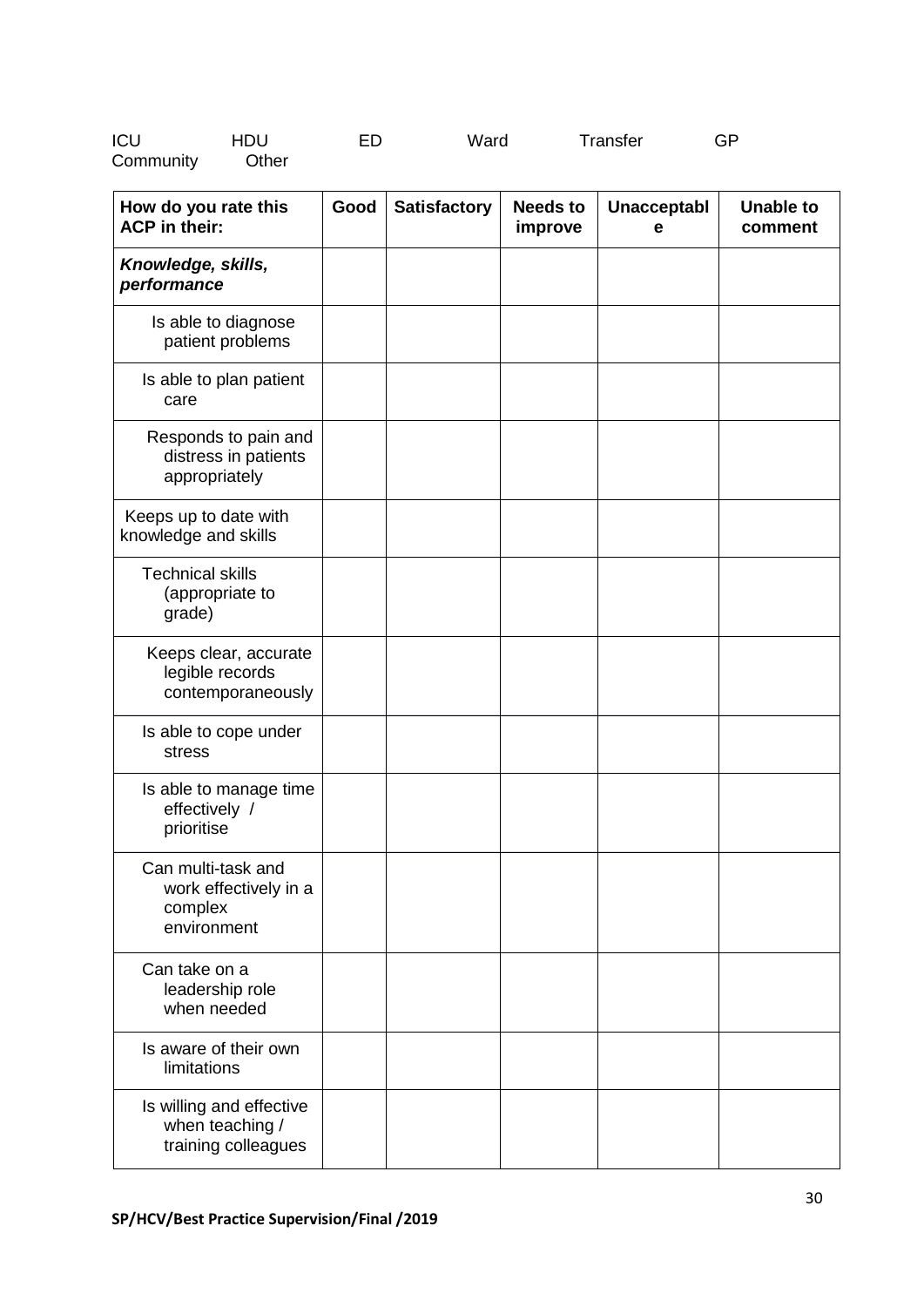| <b>Safety and quality</b>                                                 |  |  |  |
|---------------------------------------------------------------------------|--|--|--|
| Responds constructively<br>to audit, appraisal and<br>clinical governance |  |  |  |
| Safeguards and protects<br>patients wellbeing                             |  |  |  |
| Responds promptly to<br>risks posed by patients                           |  |  |  |
| Communication,<br>partnership and<br>teamwork                             |  |  |  |
| Communication with<br>patients                                            |  |  |  |
| Communication with<br>carers and / or family                              |  |  |  |
| Communication with<br>colleagues                                          |  |  |  |
| Ability to recognise and<br>value the contribution of<br>others           |  |  |  |
| <b>Maintaining trust</b>                                                  |  |  |  |
| Respect for patients'<br>privacy, right for<br>confidentiality            |  |  |  |
| Polite, considerate<br>and honest to patients                             |  |  |  |
| Treats patients fairly and<br>without discrimination                      |  |  |  |
| Treats colleagues fairly<br>and without<br>discrimination                 |  |  |  |
| Honest and objective<br>when appraising and<br>assessing colleagues       |  |  |  |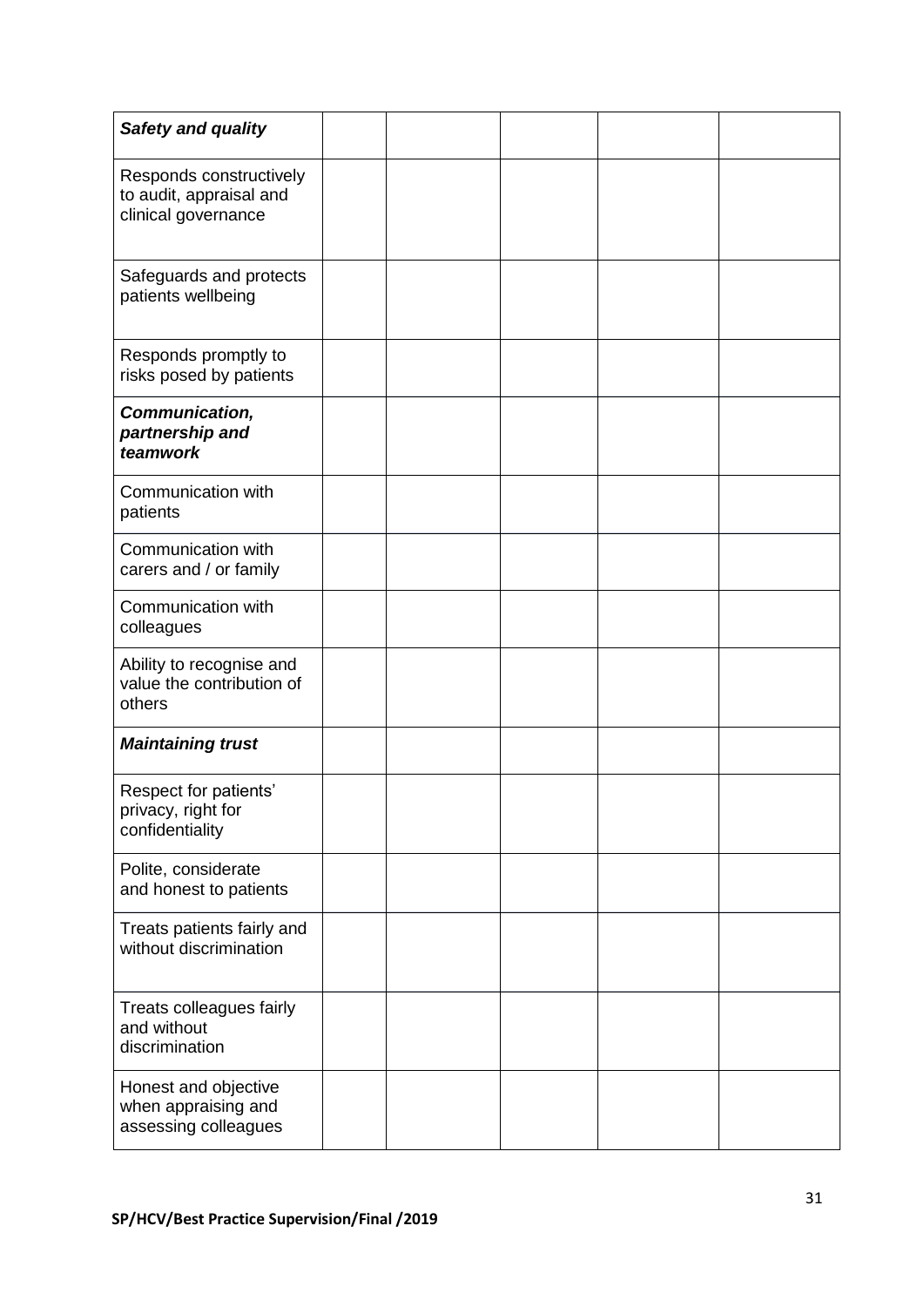| Do you have any concerns              | Yes | No. |
|---------------------------------------|-----|-----|
| about this ACPs probity or<br>health? |     |     |
|                                       |     |     |

# **If you have marked any domains unacceptable please explain why below / If you have**

**any comments to make please write below:**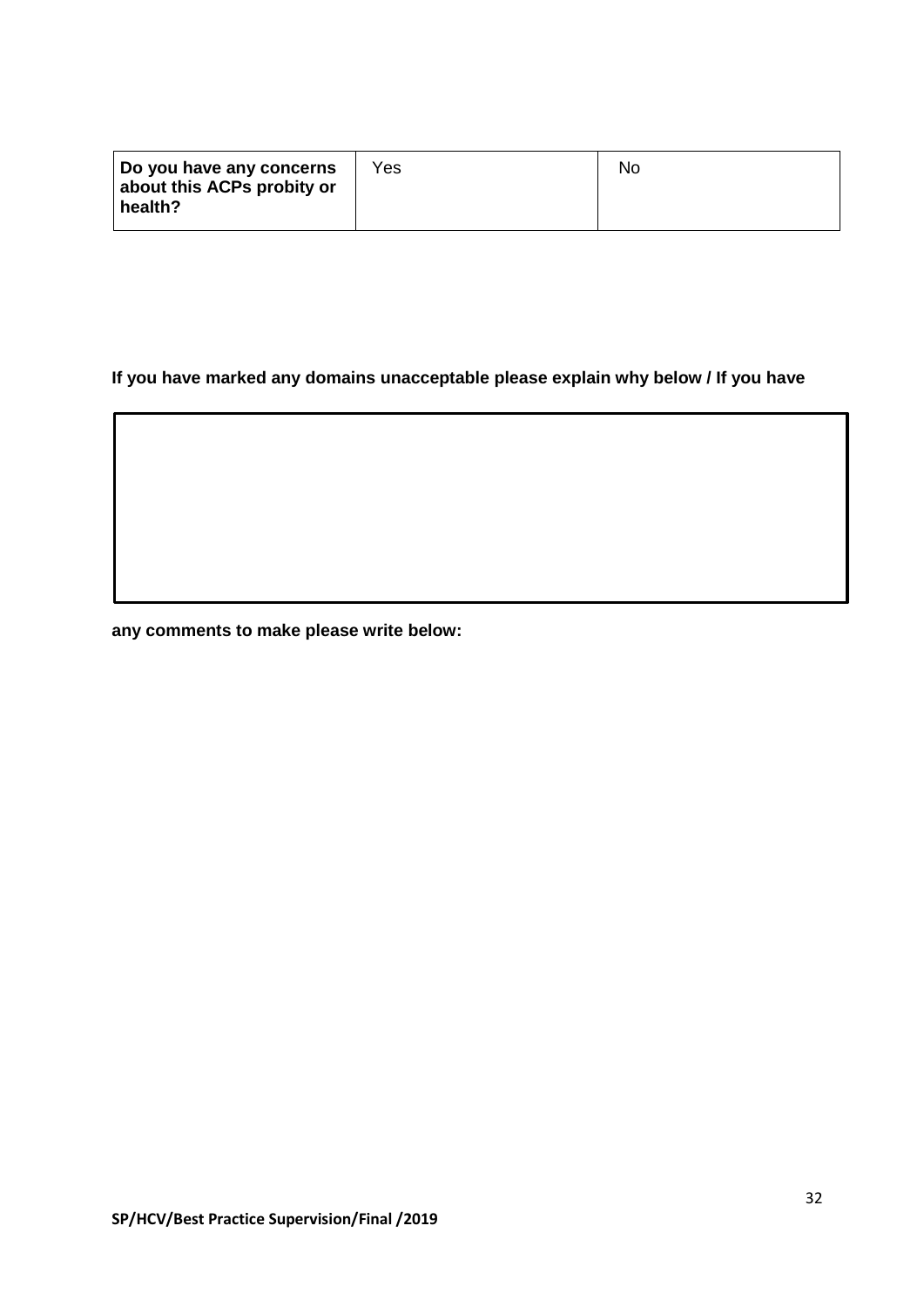# **Template continuing professional development record**

| <b>Activity description</b> | <b>Date</b> | <b>CPD hours</b> | <b>Pillar of practice this<br/>activity relates to</b> |
|-----------------------------|-------------|------------------|--------------------------------------------------------|
|                             |             |                  |                                                        |
|                             |             |                  |                                                        |
|                             |             |                  |                                                        |
|                             |             |                  |                                                        |
|                             |             |                  |                                                        |
|                             |             |                  |                                                        |
|                             |             |                  |                                                        |

# **Template Personal Development Plan**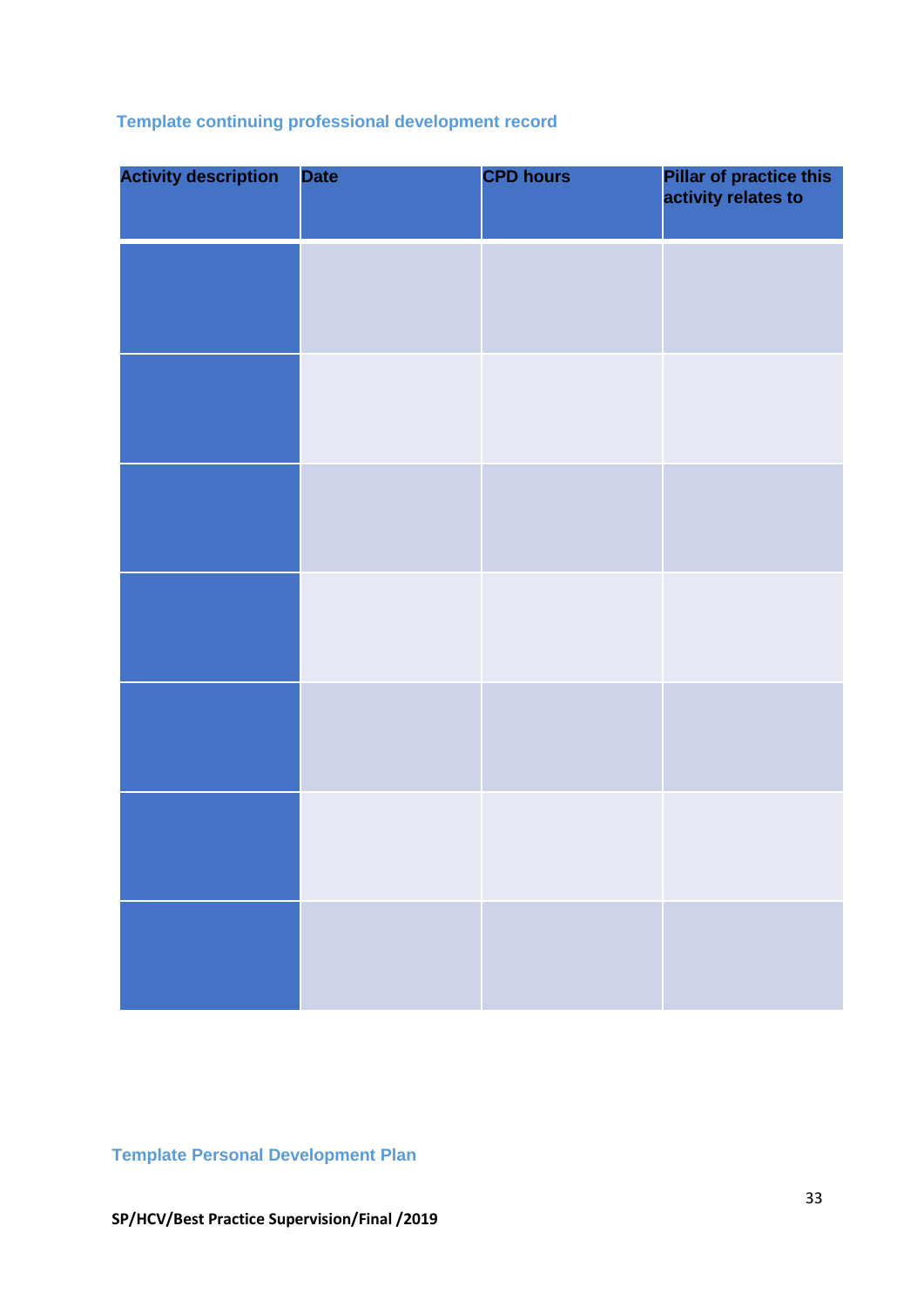|                                   | Short term objectives Medium Term<br>Objectives | <b>Long term Objectives</b> |
|-----------------------------------|-------------------------------------------------|-----------------------------|
| <b>Clinical Practice</b>          |                                                 |                             |
| Leadership &<br><b>Management</b> |                                                 |                             |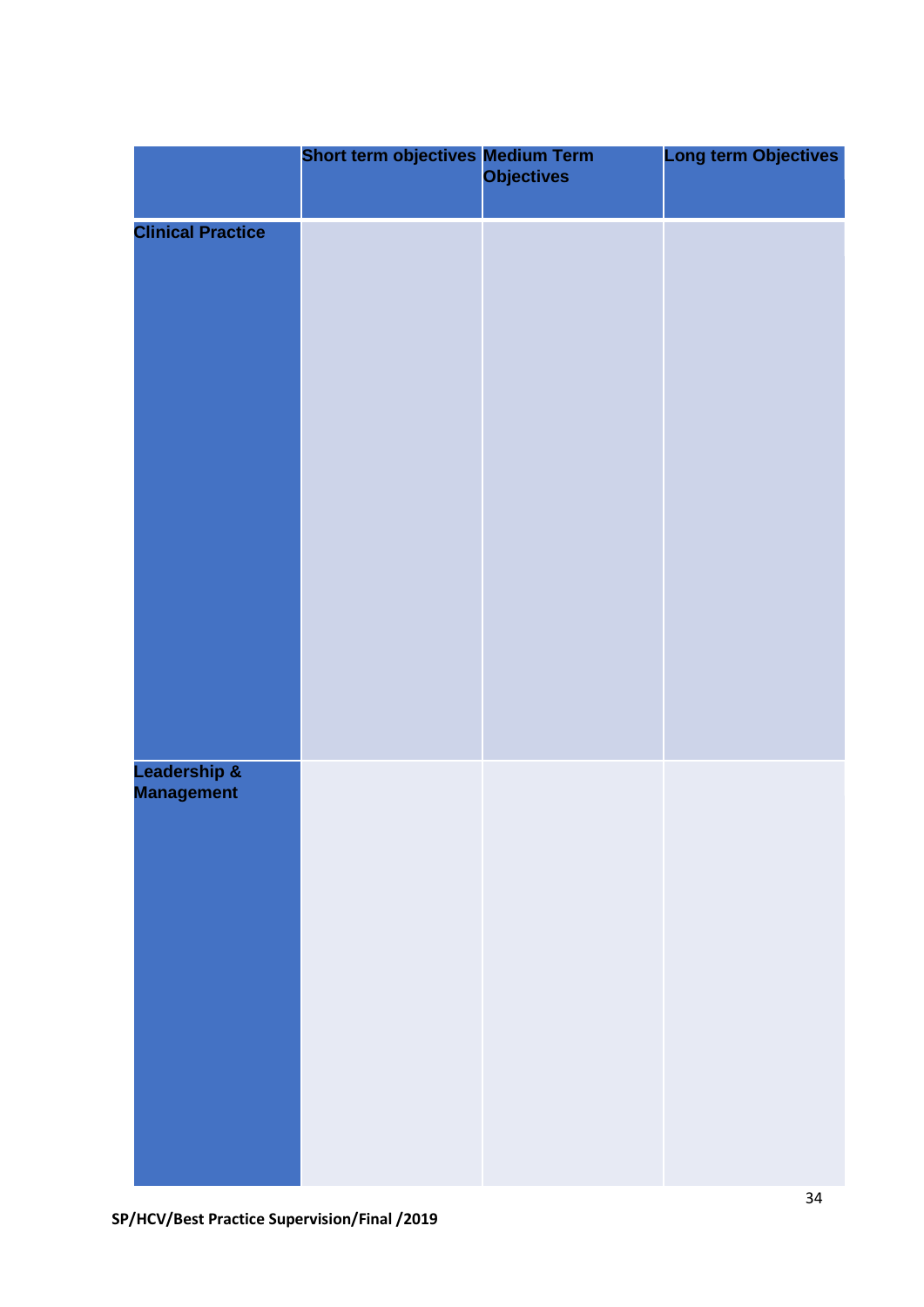|          | <b>Short term objectives Medium Term<br/>Objectives</b> | <b>Long term Objectives</b> |
|----------|---------------------------------------------------------|-----------------------------|
|          |                                                         |                             |
|          |                                                         |                             |
|          |                                                         |                             |
| Research |                                                         |                             |
|          |                                                         |                             |
|          |                                                         |                             |
|          |                                                         |                             |
|          |                                                         |                             |
|          |                                                         |                             |
|          |                                                         |                             |
|          |                                                         |                             |
|          |                                                         |                             |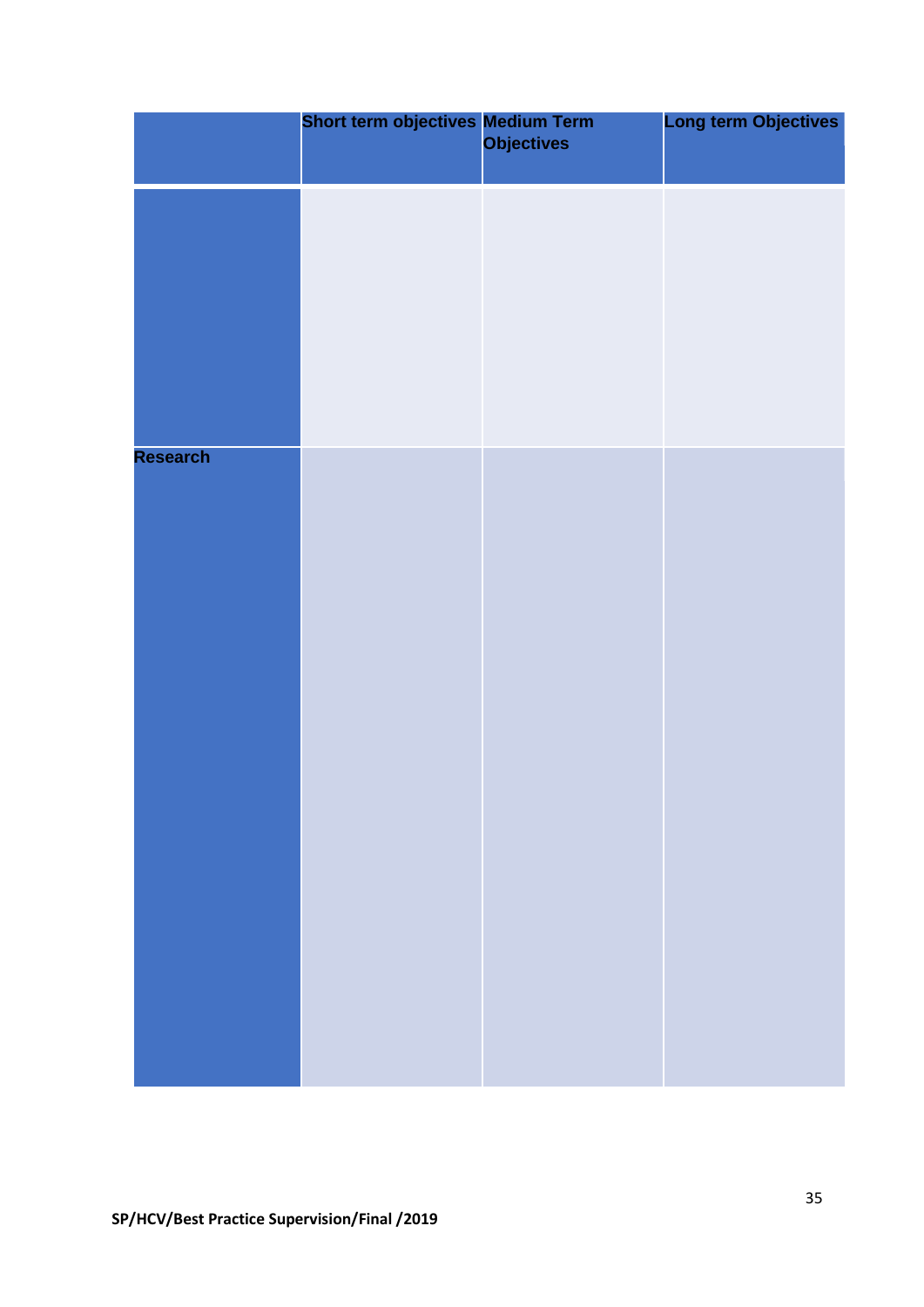|                  | <b>Short term objectives Medium Term<br/>Objectives</b> | Long term Objectives |
|------------------|---------------------------------------------------------|----------------------|
| <b>Education</b> |                                                         |                      |
|                  |                                                         |                      |
|                  |                                                         |                      |
|                  |                                                         |                      |
|                  |                                                         |                      |
|                  |                                                         |                      |
|                  |                                                         |                      |
|                  |                                                         |                      |
|                  |                                                         |                      |

| <b>Action plan</b><br>template                             |  |
|------------------------------------------------------------|--|
| <b>S</b> - What specific<br>actions will be<br>undertaken? |  |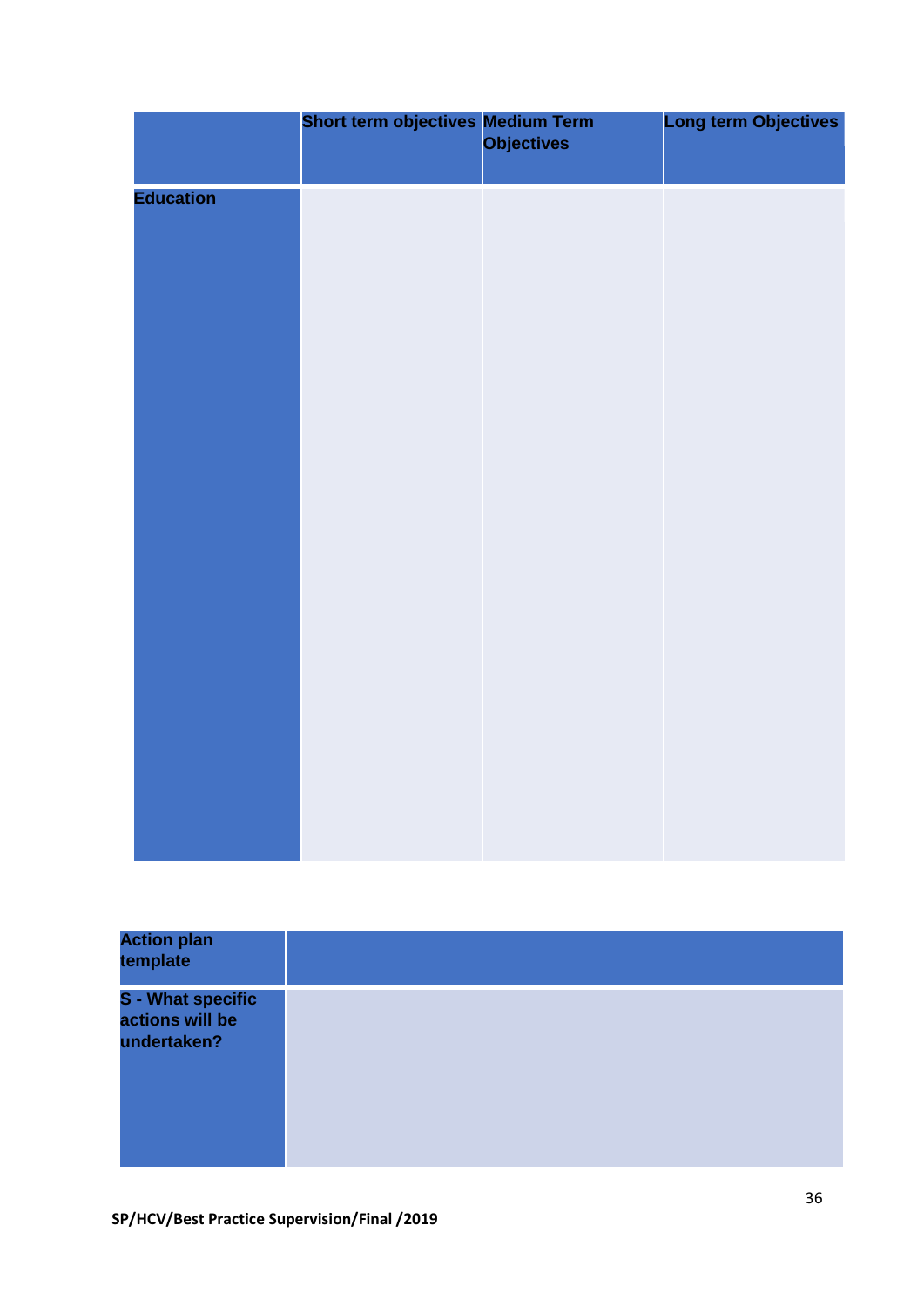| <b>Action plan</b><br>template                         |  |
|--------------------------------------------------------|--|
| M - How will this be<br>measured?                      |  |
| A - what is the<br>evidence this has<br>been achieved? |  |
| R - Is this realistic<br>and relevant?                 |  |
| T - What is the<br>timeframe for<br>completion?        |  |